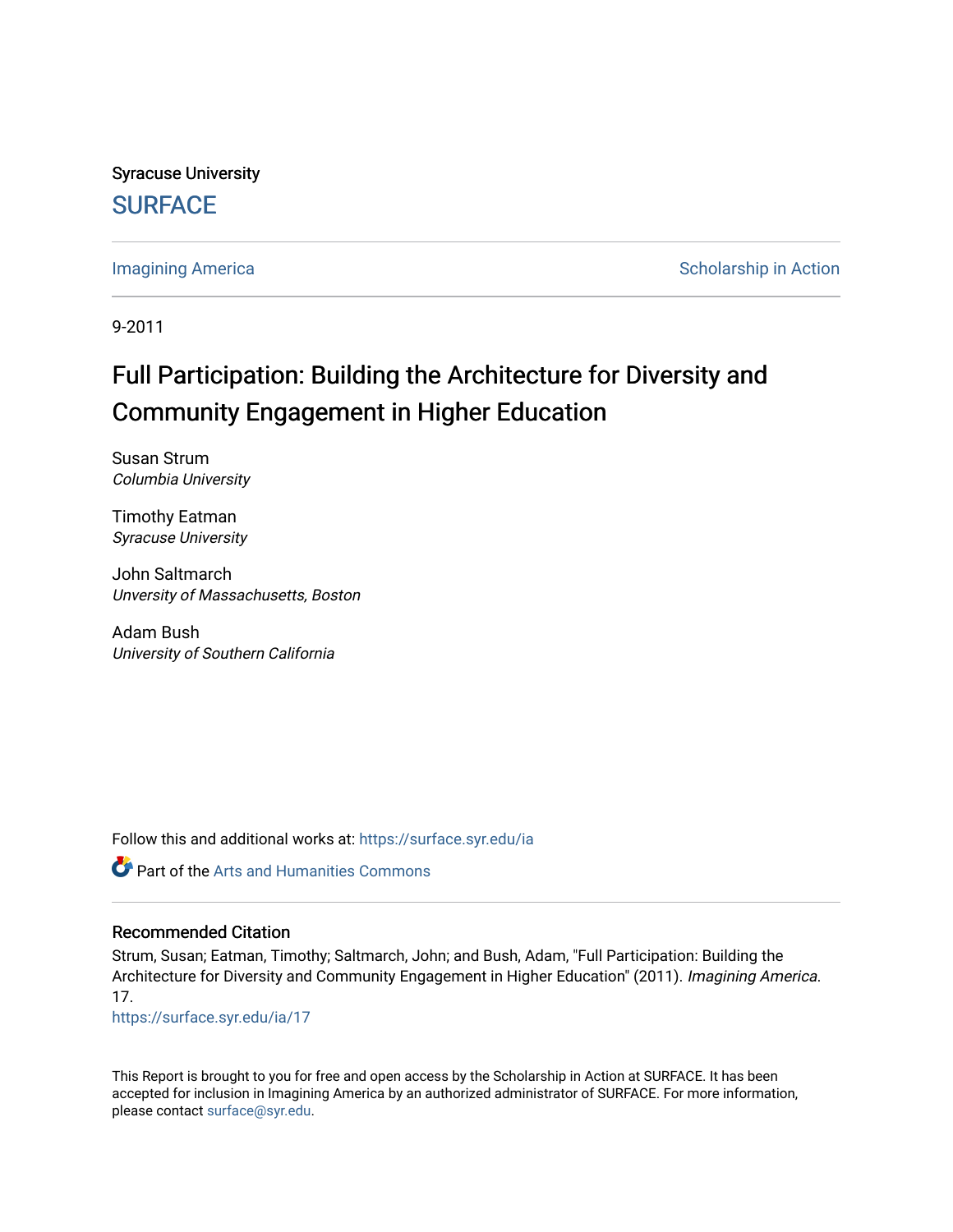





*Catalyst Paper*

# **Full Participation:**

*Building the Architecture for Diversity and Community Engagement in Higher Education*

> **Susan Sturm Tim Eatman John Saltmarsh Adam Bush**

*September 2011*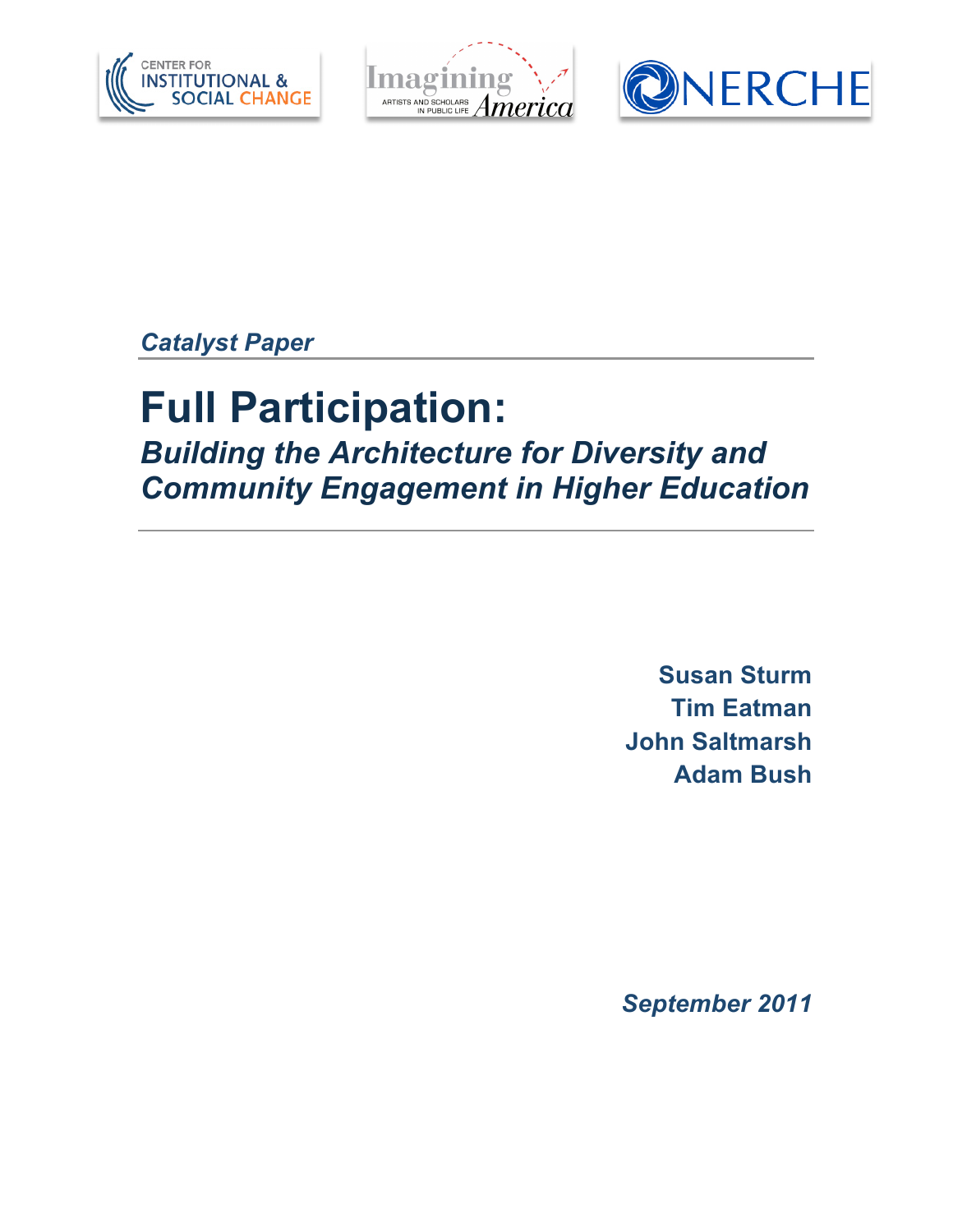# **Table of Contents**

| Diversity, Civic Engagement, and the Core Mission of<br>Higher Education: The Need for an Architectural Approach  7 |  |
|---------------------------------------------------------------------------------------------------------------------|--|
|                                                                                                                     |  |
| Taking an Architectural Approach to Full Participation 13                                                           |  |
|                                                                                                                     |  |
|                                                                                                                     |  |
|                                                                                                                     |  |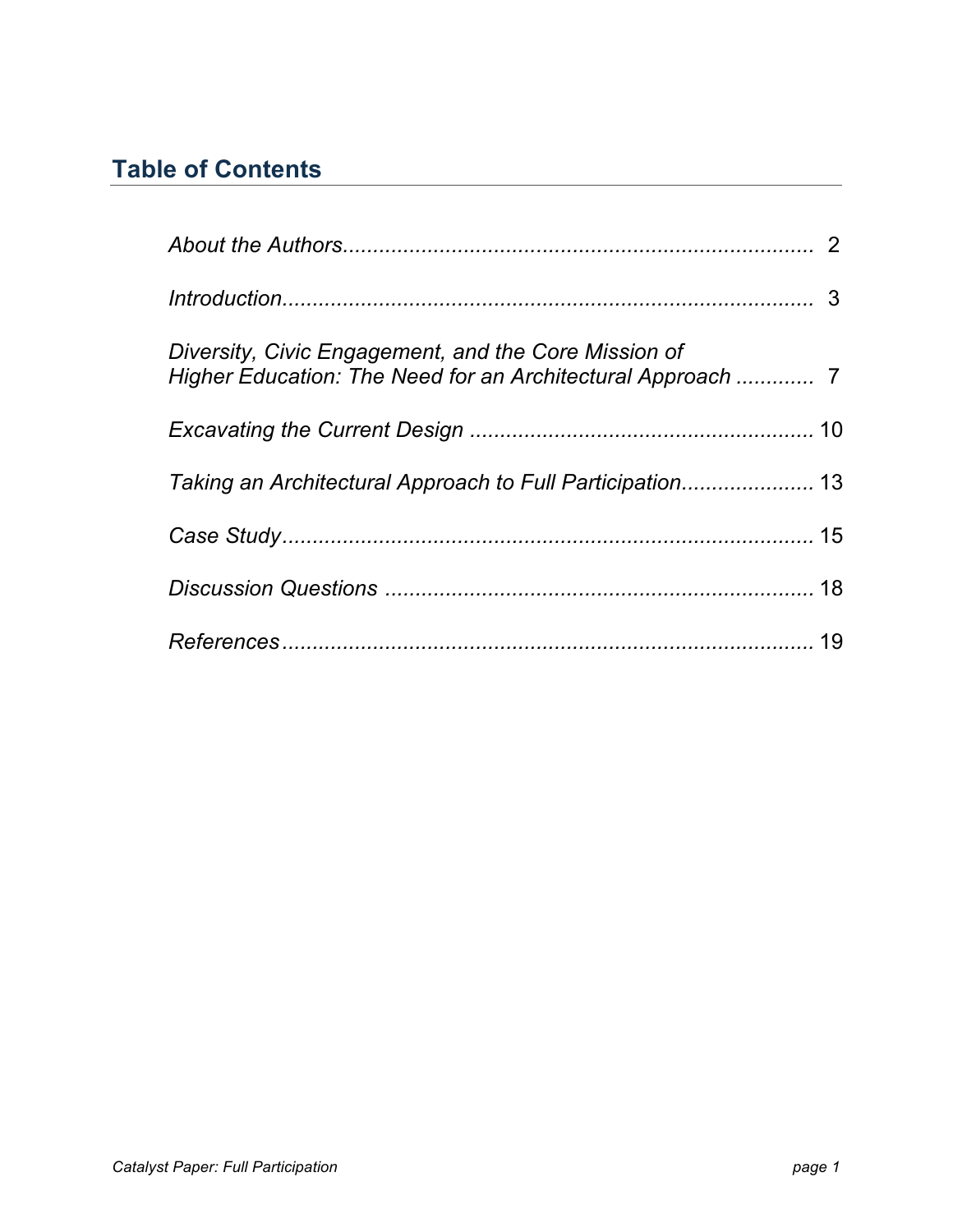### **About the Authors**

**Susan Sturm** is the George M. Jaffin Professor of Law and Social Responsibility and the founding director of the Center for Institutional and Social Change at Columbia Law School. Her areas of teaching and research include institutional change, structural inequality in employment and higher education, diversity and innovation, employment discrimination, public law remedies, conflict resolution, and civil procedure. She has published numerous articles, case studies, and books on "the architecture of inclusion," institutional change, transformative leadership, workplace equality, legal education, and inclusion and diversity in higher education.

**Timothy Eatman** is Assistant Professor of Higher Education at Syracuse University and Director for Research of Imagining America (IA). Tim provides research leadership for the Tenure Team Initiative on Public Scholarship and is co-author *of Scholarship in Public.* This work on faculty rewards for publicly engaged scholarship extends to a recent study of IA's Publicly Active Graduate Education (PAGE) program, which examines the aspirations and decisions of engaged artists and scholars in the cultural disciplines. Tim also pursues research on the pipeline to graduate school and the professoriate for students from traditionally underrepresented groups in higher education.

**John Saltmarsh** co-directs the New England Resource Center for Higher Education at the University of Massachusetts, Boston, and is a faculty member in the Higher Education Administration Doctoral Program. He co-wrote (with Edward Zlotkowski) *Higher Education and Democracy,* and is the author of numerous chapters and articles on civic engagement, service-learning, and experiential education. He also co-edited the recent book *"To Serve a Larger Purpose": Engagement for Democracy and the Transformation of Higher Education.* He serves on numerous boards, including the International Association for Research on Service Learning and Community Engagement, and sits on the editorial board of the *Michigan Journal of Community Service-Learning* and the *Journal of Higher Education Outreach and Engagement*.

**Adam Bush** is the founding Director of Curriculum of College Unbound, a college degree program in Providence, RI, working to increase retention rates for first-generation students by equally incorporating voices outside of the academy in the teaching and evaluation of its student body. Adam is also a doctoral candidate in the American Studies and Ethnicity Department at the University of Southern California, serves as the Director of Imagining America's Publicly Active Graduate Education (PAGE) program, chairs the K-16 Collaboration Committee of the American Studies Association, and is the board president of the Studio for Southern California History (www.socalstudio.org) in Los Angeles.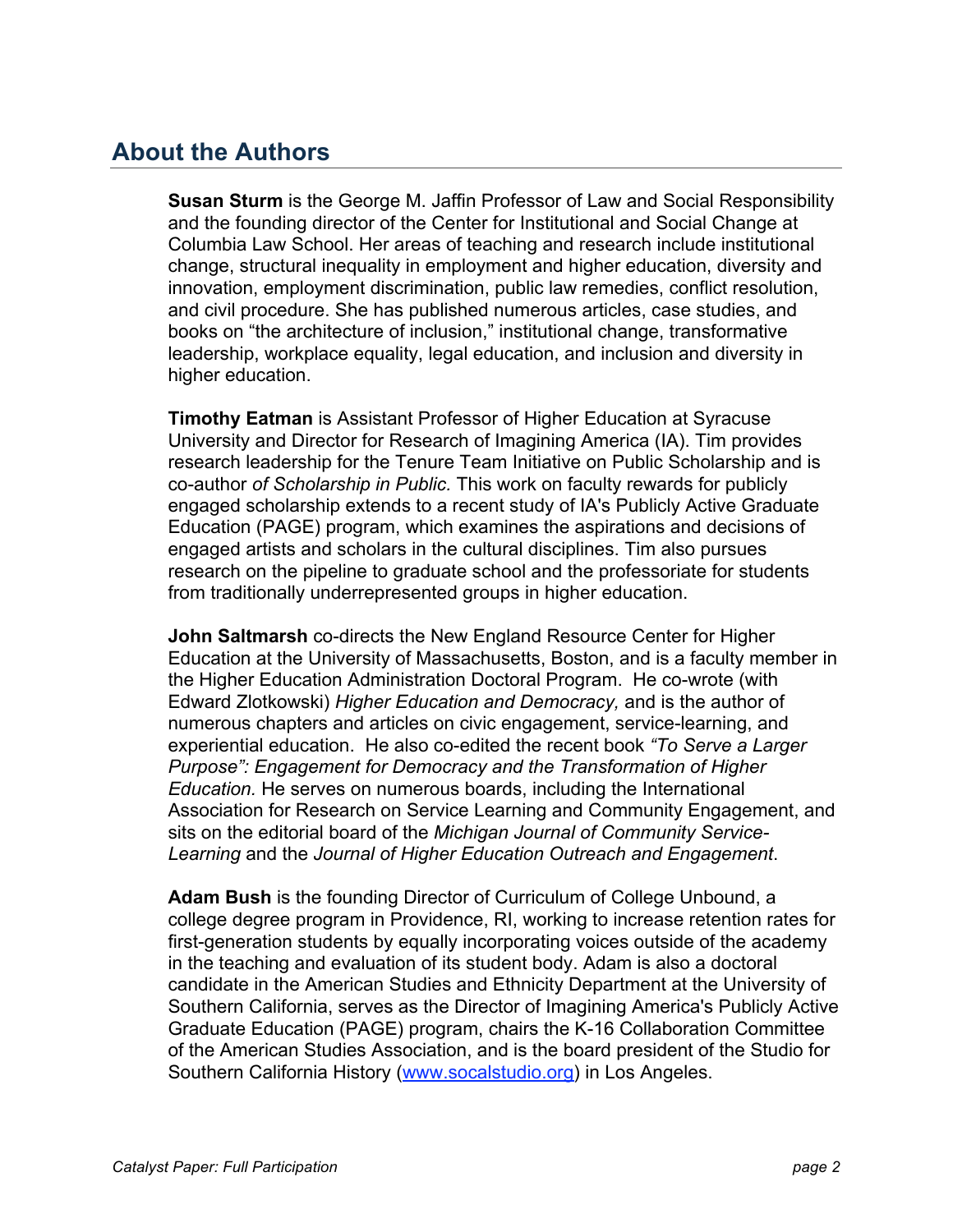### **Introduction**

This catalyst paper offers a conceptual framework for connecting a set of conversations about change in higher education that often proceed separately but need to be brought together to gain traction within both the institutional and national policy arenas. By offering a framework to integrate projects and people working under the umbrella of equity, diversity, and inclusion with those working under the umbrella of community, public, and civic engagement, we aim to integrate both of these change agendas with efforts on campus to address the access and success of traditionally underserved students. We also hope to connect efforts targeting students, faculty, and broader communities in each of these arenas. We offer an approach that situates the integration of these change agendas squarely within the core values and mission of higher education.

This paper grew out of a realization by each of the authors (and the organizations they represent) that the long-term success of diversity, public engagement, and student success initiatives requires that these efforts become more fully integrated and that their larger institutional settings undergo transformation. The Center for Institutional and Social Change at Columbia University Law School; Imagining America: Artists and Scholars in Public Life ("IA") and its Publicly Active Graduate Education (PAGE) program; the New England Resource Center for Higher Education (NERCHE); and Syracuse University's Scholarship in Action have come together to build knowledge and momentum for integrating these initiatives. This catalyst paper is intended to stimulate conversations and movement in this direction.

We pull these strands together with the overarching idea of *full participation*, drawing on the work of Susan Sturm (2006, 2010, 2011). Full participation is an affirmative value focused on creating institutions that enable people, whatever their identity, background, or institutional position, to thrive, realize their capabilities, engage meaningfully in institutional life, and contribute to the flourishing of others (Sturm 2006, 2010). This concept offers a holistic set of goals that focus attention on (1) the institutional conditions that enable people in different roles to flourish, and (2) the questions designed to mobilize change at the multiple levels and leverage points where change is needed. It covers the continuum of decisions and practices affecting who joins institutions, how people receive support for their activities, whether they feel respected and valued, how work is conducted, and what kinds of activities count as important work.

Within the context of higher education, full participation is employed as a way of conceptualizing the intersections of student and faculty diversity, community engagement, and academic success as a nexus for the transformation of communities on and off campus. Full participation incorporates the idea that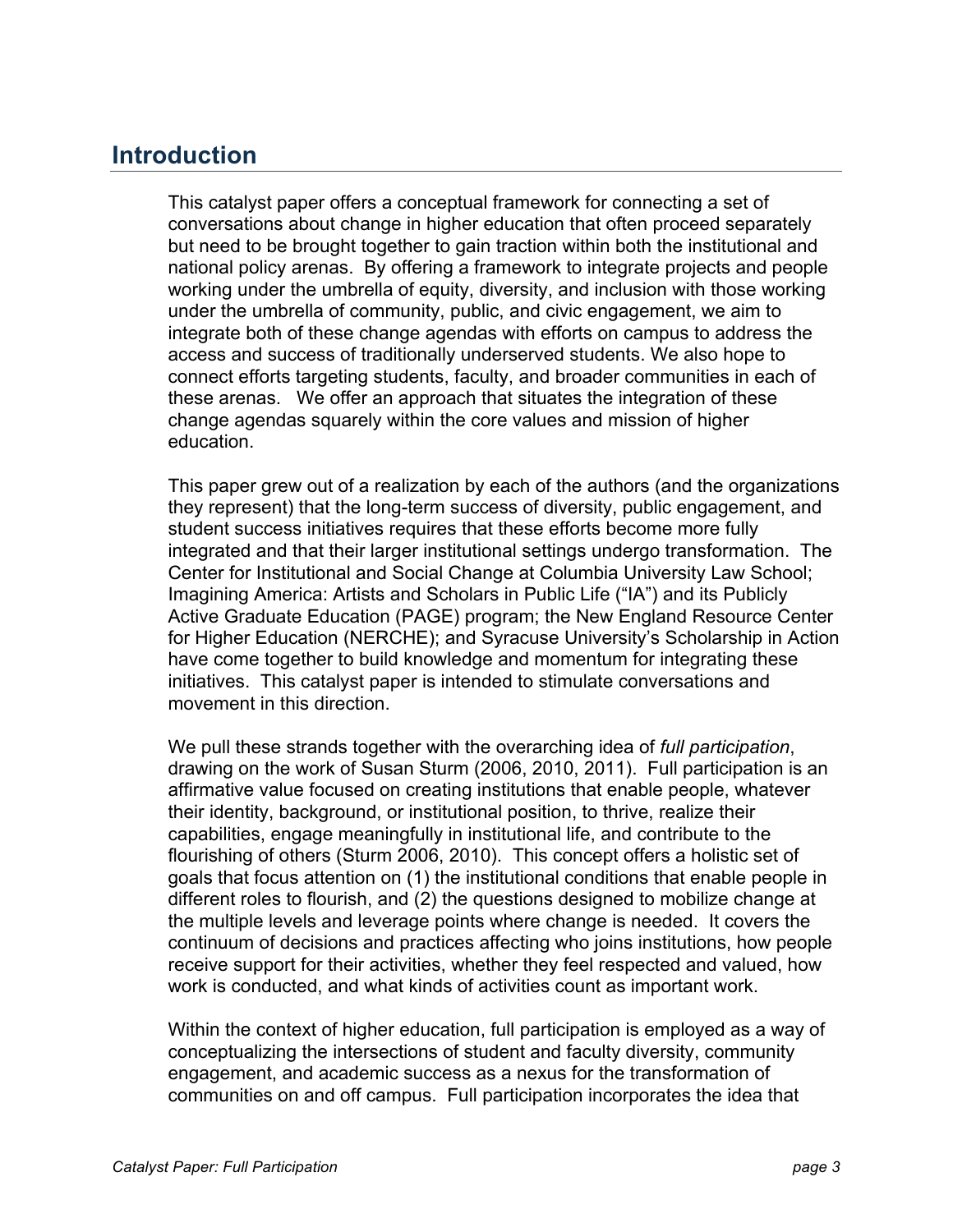higher education institutions are rooted in and accountable to multiple communities, both those who live, work, and matriculate within higher education and those who physically or practically occupy physical or project spaces connected to higher education institutions. Campuses advancing full participation are engaged campuses that are both *in* and *of* the community, participating in reciprocal, mutually beneficial partnerships between campus and community. In this sense, "institutional citizenship operates both to enable full participation by a diverse citizenry and to enable universities to meet their obligations as institutional citizens of a broader polity" (Sturm, 2006, p. 304).

Sturm (2006) elaborates that, although full participation articulates goals in affirmative terms, its pursuit evokes an inquiry about who is—and is not included in the prevailing definitions and practices of the academy. Because full participation is constrained by "cultural dynamics that reproduce patterns of under-participation and exclusion," it cannot be achieved "without examining…multi-level decisions, cultural norms, and underlying structures" (p. 256-257). Full participation also articulates the processes involved in moving toward a desired outcome: What actions and decisions account for different patterns among different groups? Achieving full participation requires a critical assessment of the obstacles facing groups at the various institutional locations that shape inclusion and advancement. It also informs the targeting of initiatives to focus attention on groups and communities that are not flourishing within existing institutional arrangements (Sturm, 2011).

Many higher education diversity, equity, community engagement, and student success projects grow out of a commitment to changing practices and settings that do not provide full participation for all their constituents, particularly those from groups that are traditionally underrepresented in higher education—i.e., first-generation students and faculty, low-income students, community members, and publicly engaged scholars. On many campuses and communities, these initiatives might include:

- 1. Increasing student access and success, particularly for underrepresented, first-generation, and low-income students;
- 2. Diversifying higher education faculties, often with separate projects for hiring, retention, and climate;
- 3. Promoting community, civic, or public engagement for students; and,
- 4. Increasing support for faculty's public or engaged scholarship.

These full participation projects often proceed on separate tracks, without ongoing interaction or collaboration among them. The language of full participation embraces a set of values that are often communicated differently by different communities. The language of diversity, equity, inclusion, or equal opportunity does not, in our view, sufficiently express the more robust goal of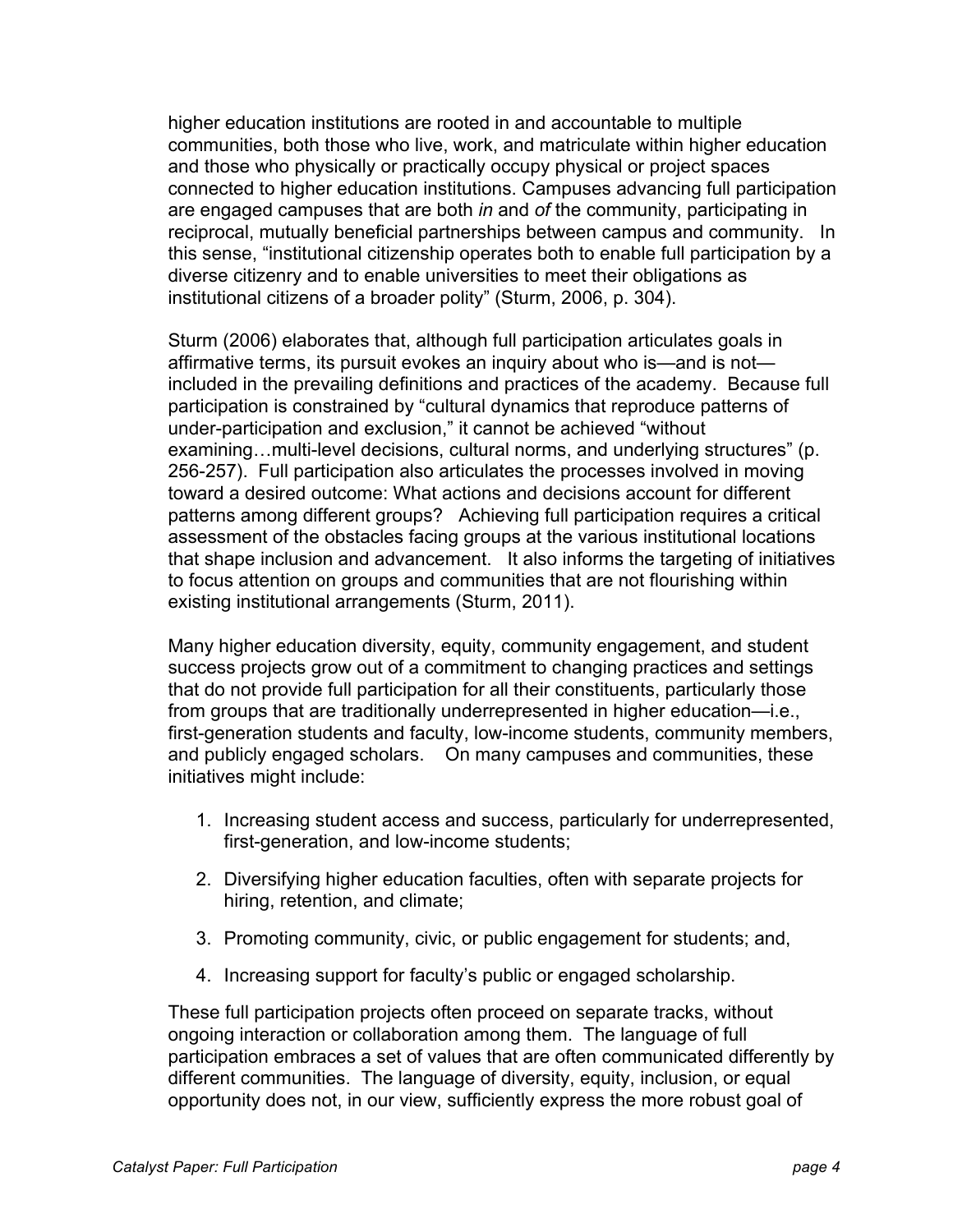creating "conditions so that people of all races, genders, religions, sexual orientations, abilities, and backgrounds can realize their capabilities as they understand them and participate fully in the life of the institutions that matter to their well-being" (Sturm, 2011). Similarly, the term "public engagement" embraces work often proceeding under different labels (Bush, 2010), intended to focus on institutional responses to the wider public or civic mission of higher education through the "collaboration between higher education and their larger communities" (Carnegie Foundation, 2006). Full participation entails collaborations carried out in reciprocal, co-equal ways (Ellison & Eatman, 2008, p. 39). A significant part of the challenge we hope to meet involves developing language and narratives that effectively communicate these values across different communities, projects, and venues (Berger, 2009). The success of these narratives depends on understanding and mobilizing their interconnections—indeed on building an "architecture"—that supports their integration with each other and the "hardwiring" of their institutional settings.

An architectural approach invites consideration of these initiatives in relation to the systems within which they operate, the structures that shape their actions, the design that creates the structures, and the spaces within which they work (Sturm, 2006, 2007, 2011b). The systems approach exposes the interactions across different levels of the system (e.g., department, discipline, role, stakeholder, issue area), and how they affect the experience of full participation. Many of the features that affect whether and how full participation is achieved result from values, priorities, and patterns that cut across discrete programs, departments, and initiatives. So, for example, students' experiences of full participation and engagement are influenced by how and with whom they interact on the faculty, and these interactions are in turn shaped by the values affecting faculty members' choices and priorities. The value system of an institution, discipline, or field profoundly shapes how faculty members spend their time and how they are rewarded for those choices. These dynamics result from choices that are susceptible to change if they are made visible across these different contexts (Sturm, 2011a).

Many of these choices become embedded in formal and informal structures policies and routinized practices built into the setting. Institutional structure reflects human involvement in shaping experience. Structure regularizes human interaction, establishes value hierarchies, steers information flows, frames perception, and channels movement and status within social systems. It creates the social context influencing how people understand themselves, what they perceive, and what they value.

This raises another aspect of the architectural metaphor, that of design. Architecture connotes intentional design choices. Some practices or ways of interacting, which are taken as given, are the result of choices that carry consequences, such as what counts for tenure and promotion or who participates in setting research agendas. The architectural metaphor makes those choices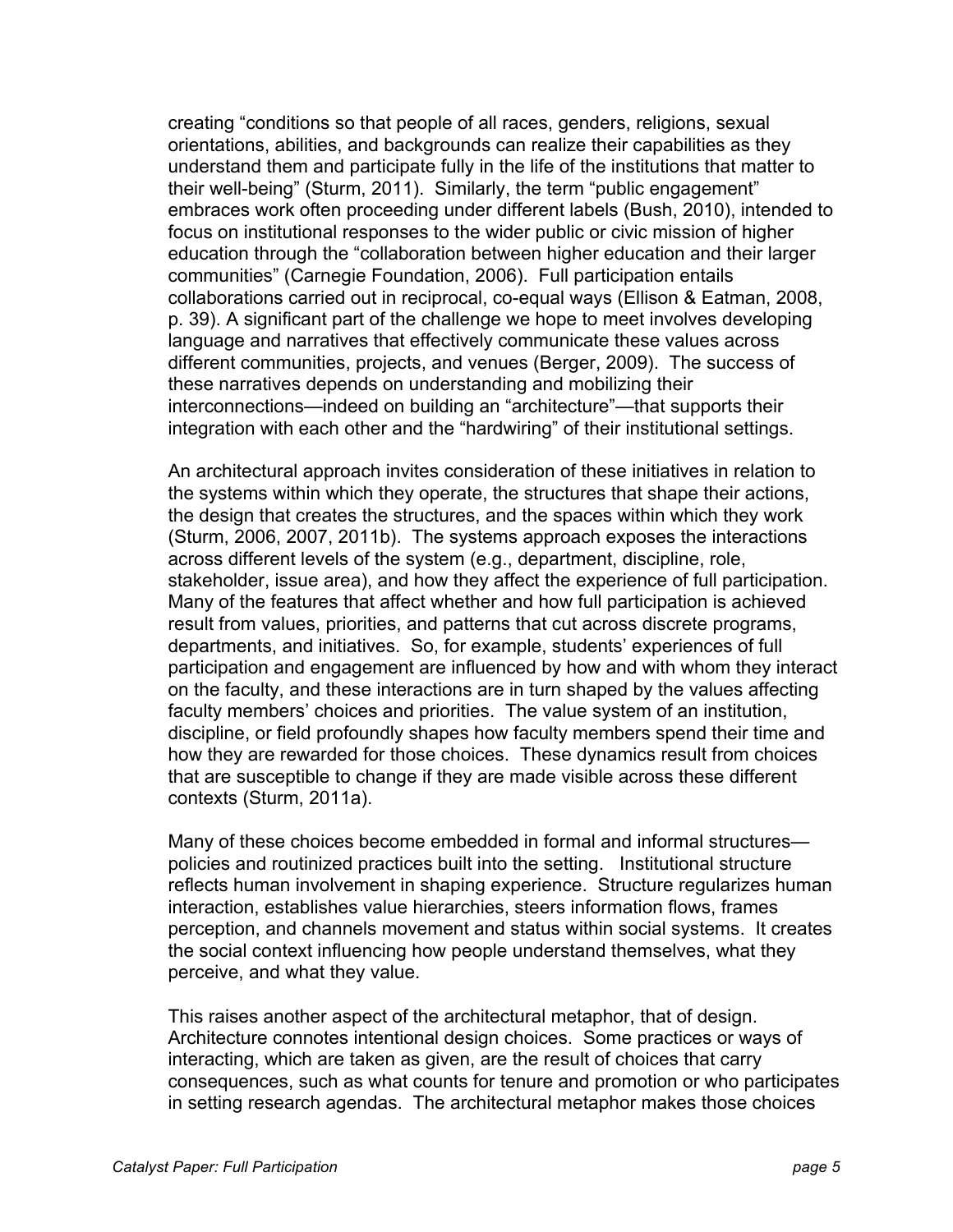visible and thus amenable to change. An architectural approach is essential for constructing the conditions and practices enabling institutional mindfulness careful attention to decisions that accumulate to determine whether women and men of all races, identities, and backgrounds will have the opportunity to succeed and advance.

This catalyst paper invites consideration of the architecture shaping whether and how diversity, public engagement, and student success efforts relate to one another. We see these goals and practices as deeply interdependent. The architecture of the setting—what and who is valued, how decisions are made, which interests matter, who gets to participate, how work is organized, how problems are addressed—cuts across diversity, public scholarship, and student success work, and currently poses barriers to all. The frameworks and practices needed to change student access and success depend upon making progress on faculty diversity. The conversation about diversity and inclusion has profound implications for the legitimacy and efficacy of community engagement work (Sanchez, 2005). The lack of integration profoundly limits the efficacy and sustainability of this work, particularly in tough economic times. There is tremendous untapped potential for knowledge and resource sharing and collective impact if these efforts are more effectively connected with each other and built into the core values and practices of higher education.

Research and experience suggest that:

- 1. Public engagement encourages and enables full participation of diverse groups and communities;
- 2. Full participation of diverse communities is a critical attribute of successful and legitimate public engagement; and,
- 3. The systems that take account of these synergies are likely to enable the successful pursuit of both public engagement and full participation/diversity, and to enhance the legitimacy, levels of engagement, and robustness of higher education institutions.

The challenges of advancing full participation vary depending on the nature of the higher education institution and its relationship to its communities. A highly selective university oriented around faculty research will face different challenges in advancing full participation, for example, than a Historically Black College or University (HBCU) or liberal arts institution. In every setting, however, the challenges will require a process of institutional transformation.

Sturm (2006) explains that "full participation in the academy requires a process of institutional attentiveness across the spectrum of decisions that ultimately determine whether women and men of all races will have the opportunity to thrive, succeed, and advance" (p. 251). This paper is intended to stimulate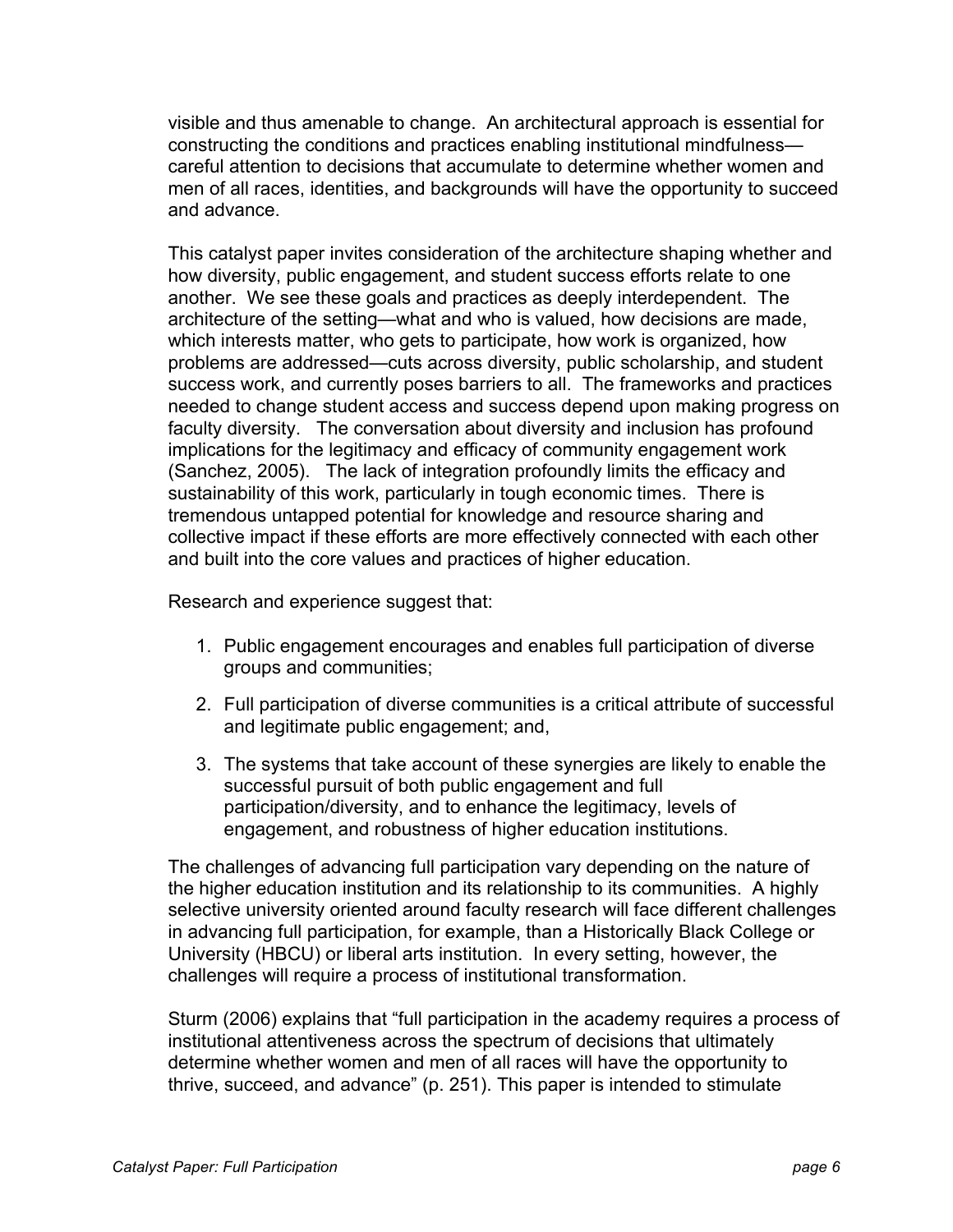conversations in a wide variety of settings to develop the language, narratives, and relationships that could provide the basis for taking action.

### **Diversity, Civic Engagement, and the Core Mission of Higher Education: The Need for an Architectural Approach**

The concept of full participation brings together three different dimensions of higher education's public mission. First, it involves building pathways to social and economic citizenship for diverse publics through education, particularly for students from communities that have not been afforded access or enabled to succeed. Second, it involves connecting the knowledge resources of the academy with the pressing and complex problems facing multiple communities. Finally, it involves building the capacity and commitment of diverse leadership equipped to tackle these social problems.

Many campuses have explicit commitments to advancing their public mission. These commitments appear in institutional mission statements, many of which embrace the goals of building knowledge and educating people who will serve society as workers, citizens, and leaders. Some public and private funders now include diversity and social impact goals in their preambles and funding requirements. Inclusion and civic engagement outcomes have also emerged as part of accreditation, and community engagement has been added as a way to classify campuses (Carnegie Foundation, 2006).

Yet, while higher education as a sector has publicly acknowledged that it has an important public mission, there remains a gap between intention and practice. The problem lies in the incongruity between institutions' stated mission and their cultural and institutional architecture, which is not currently set up to fulfill that mission. As Arizona State University's *New American University* states, "American society has undergone massive shifts over the past 50 years, but our universities have hardly changed at all" (p. 8). The kind of change that is now needed is architectural in nature, resulting in redesigned structures, policies, practices, and cultures that link inclusion, engagement, and success.

The growing emphasis on fulfilling higher education's public mission occurs at a time of urgency. The economic downturn has placed great pressure on universities to make hard choices that cannot be met with add-on programs. To fulfill their public mission, higher education institutions will have to figure out how to build full participation values into their core priorities and day-to-day practices (Cantor 2011). As the challenges have heightened, the need to fulfill this public mandate has also taken on greater urgency; indeed, more than ever before, postsecondary education has become a pre-requisite to economic and social citizenship. The Georgetown University Center on Education and the Workforce has estimated that by 2018, 63 percent of the nation's jobs will require some form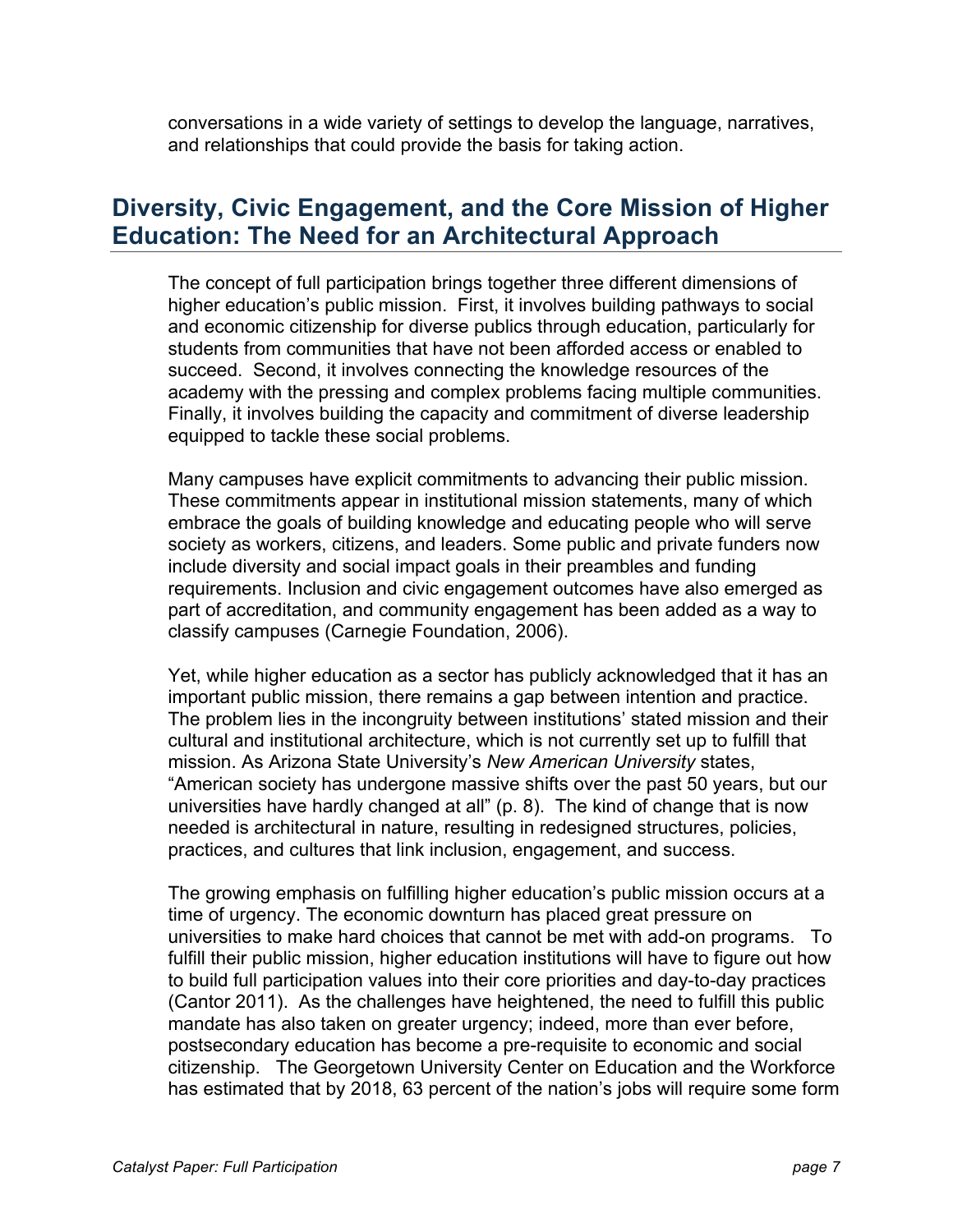of postsecondary education or training (Carnevale, Smith, & Strohl, 2010). With this kind of economic imperative, a much higher fraction of high school graduates enter college today than they did a quarter century ago. Yet, the rise in the proportion of high school graduates attending college has not been met by a proportional increase in the fraction of college students who finish (Bound, Lovenheim, & Turner, 2009).

Additionally, the demographic profile of students entering into postsecondary education is more diverse than at any time in our history. College enrollments for Blacks and Latinos have increased nationwide. Even though the number of underrepresented students (including low-income or first-generation students, and students of color) who go to college and earn a degree has increased considerably in comparison to 40 years ago, the gap between Blacks and Latinos, on the one hand, and their White counterparts persists and continues to grow (Ruppert, 2003). In 2001, of high school completers ages 25 to 29, about 37% of Whites, 21% of Blacks, and 16% of Latinos had received a bachelor's degree. Evidence suggests that progress has not been made *beyond access*  into higher education for Blacks and Latinos (Swail et al., 2003). The gap among these groups is substantial nationwide and has not diminished in the last 15 years (Bok, 2003). Colleges and universities must integrate into their cultures the conditions and practices that enable these students to enter and succeed in college if they are to fulfill their stated public mission.

Often, the kind of change occurring on campus aimed at addressing diversity, inclusion, retention, college completion, improving teaching and learning, or community engagement (Saltmarsh, Hartley, & Clayton, 2009) is associated with what Larry Cuban (2008) has described as "first-order change," which aims to improve "the efficiency and effectiveness of what is done…to make what already exists more efficient and more effective, without disturbing the basic organizational features, without substantially altering the ways in which [faculty and students] perform their roles" (p. 341). First-order changes do not address the core culture of the institution. They do not get at the institutional architecture. They do not require what Eckel, Hill, and Green (1998) refer to as changes that "alter the culture of the institution," those which require "major shifts in an institution's culture—the common set of beliefs and values that creates a shared interpretation and understanding of events and actions" (p. 3).

Change in the institutional culture of colleges and universities, or what Cuban (2008) identifies as "second-order changes," seeks "to alter the fundamental ways in which organizations are put together. These changes reflect major dissatisfaction with present arrangements. Second-order changes introduce new goals, structures, and roles that transform familiar ways of doing things into new ways of solving persistent problems" (p. 341). Second-order changes are associated with transformational change, which "(1) alters the culture of the institution by changing select underlying assumptions and institutional behaviors, processes, and products; (2) is deep and pervasive, affecting the whole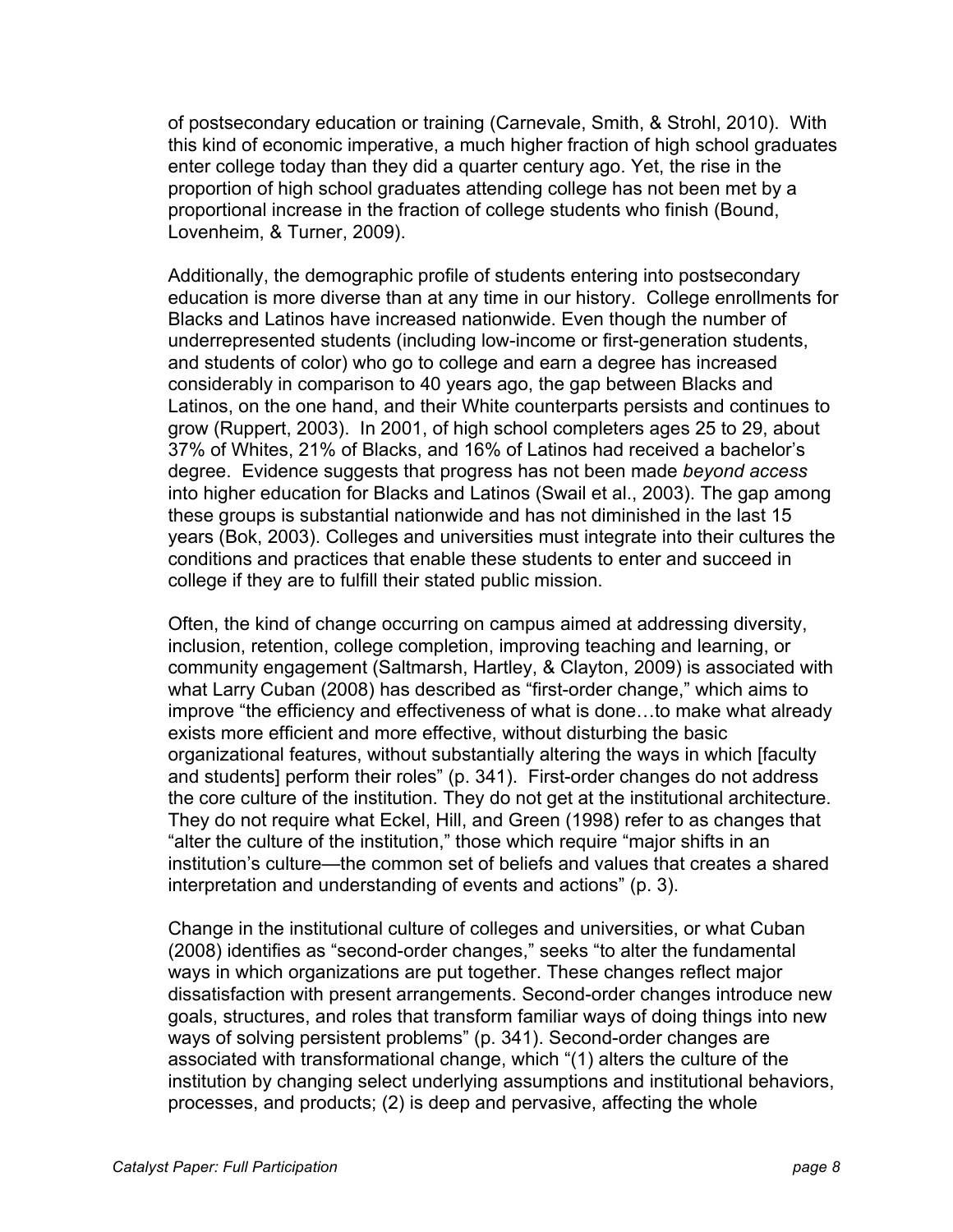institution; (3) is intentional; and (4) occurs over time" (Eckel, Hill, & Green, 1998, p. 3). Most importantly, for these efforts to be transformative, there needs to be integration of change efforts: "Institution-wide patterns of perceiving, thinking, and feeling; shared understandings; collective assumptions; and common interpretive frameworks are the ingredients of this 'invisible glue' called institutional culture" (p. 3). An architectural approach is aimed at culture change that creates more welcoming environments that respond more fully to the needs of diverse students, faculty, and staff, allowing campuses to more fully achieve their public mission.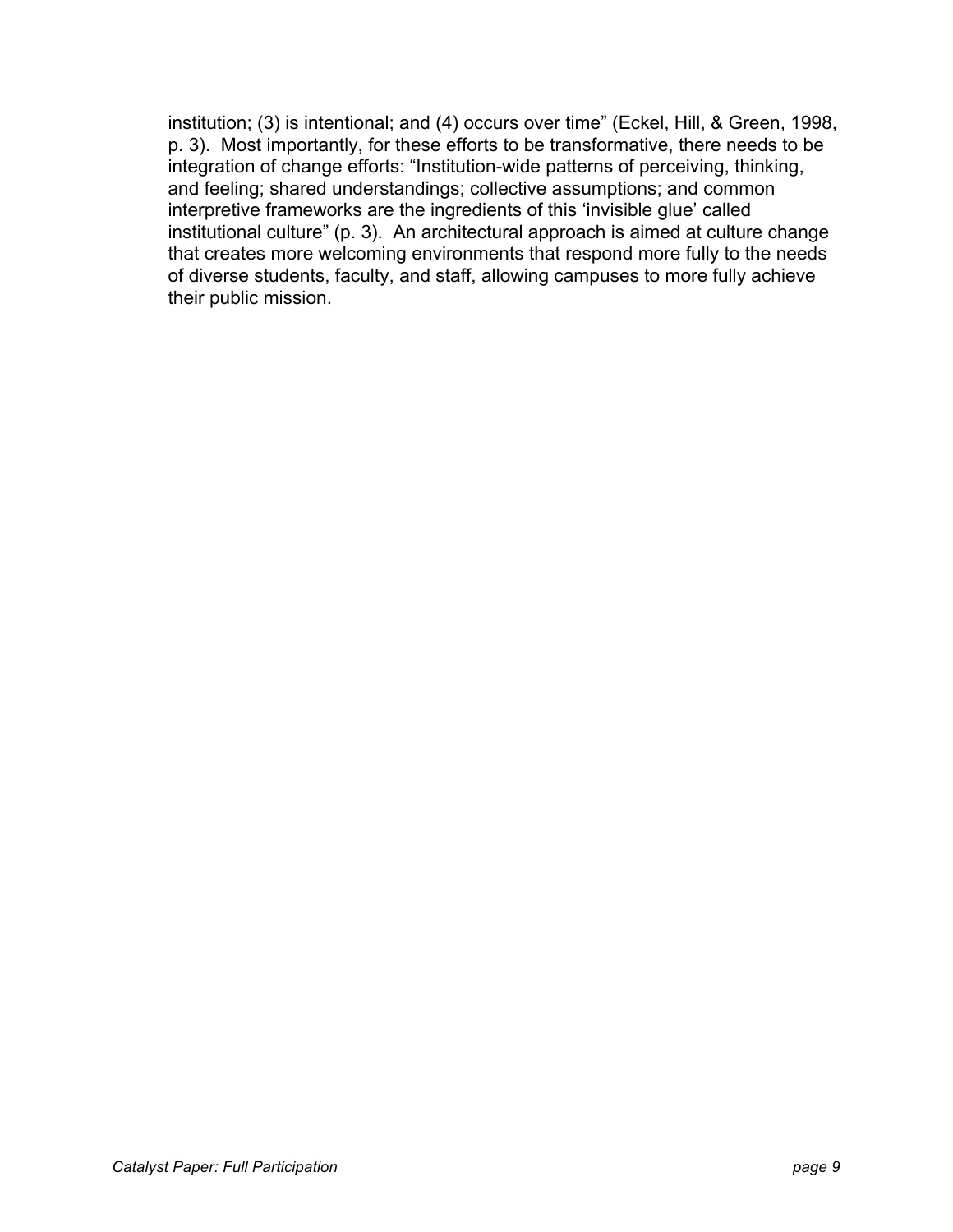### **Excavating the Current Design**

The institutional architecture that dominates campus organizational culture fosters disconnection and fragmentation. This is often expressed in terms of the siloed nature of academic organizations, reflecting an internal manifestation of the well-known Ivory Tower metaphor. It can also be understood as the disconnection between the public mission and institutional practices. Too often, the strides to "diversify" higher education are insufficiently linked in concept and practice to the public mission of leveraging intellectual capital to address the most pressing problems facing underserved communities. Most higher education institutions have yet to make diversity or civic engagement a core institutional commitment, or to forge the critical connections needed to create and reap the benefits of the synergies between them (Sanchez 2005). Diversity and engagement are not built into the architecture that structures how people interact and what the institution values.

Most colleges and universities have undertaken pipeline initiatives and efforts to achieve greater diversity and participation among student, faculty, and staff, and many have undertaken various forms of community engagement and servicelearning in order to inculcate citizenship values and connect the institution to the community. But these efforts are often pursued piecemeal; they are not conceptualized or coordinated across systems in the integrated way necessary to have broad-scale impact. Because of this they tend to operate at the periphery of core institutional strategies and practices.

Similarly, initiatives focused on faculty, students, and community members often proceed in separate spheres, without sustained attention to their interdependence and potential synergy. Faculty diversity initiatives frequently focus on expanding the pool of faculty and reducing bias in search practices, without connecting with the relationship of faculty diversity to teaching, research, and engagement. Student diversity and inclusion rarely connect to initiatives aimed at increasing faculty diversity or involving students in public scholarship. Yet, research suggests that the engagement of diverse faculty has a significant impact on student diversity and engagement, and that publicly engaged scholarship positively affects the levels of engagement of diverse faculty and students. The relationship of staff inclusion and diversity to other diversity and civic engagement work is even less well understood (Eatman et al., 2011).

Additionally, research indicates that faculty roles and rewards—criteria for research, scholarship, and creative activity—either (1) reward community engagement as service (counting little in promotion and tenure) or (2) do not specifically reward community engagement as either teaching, research and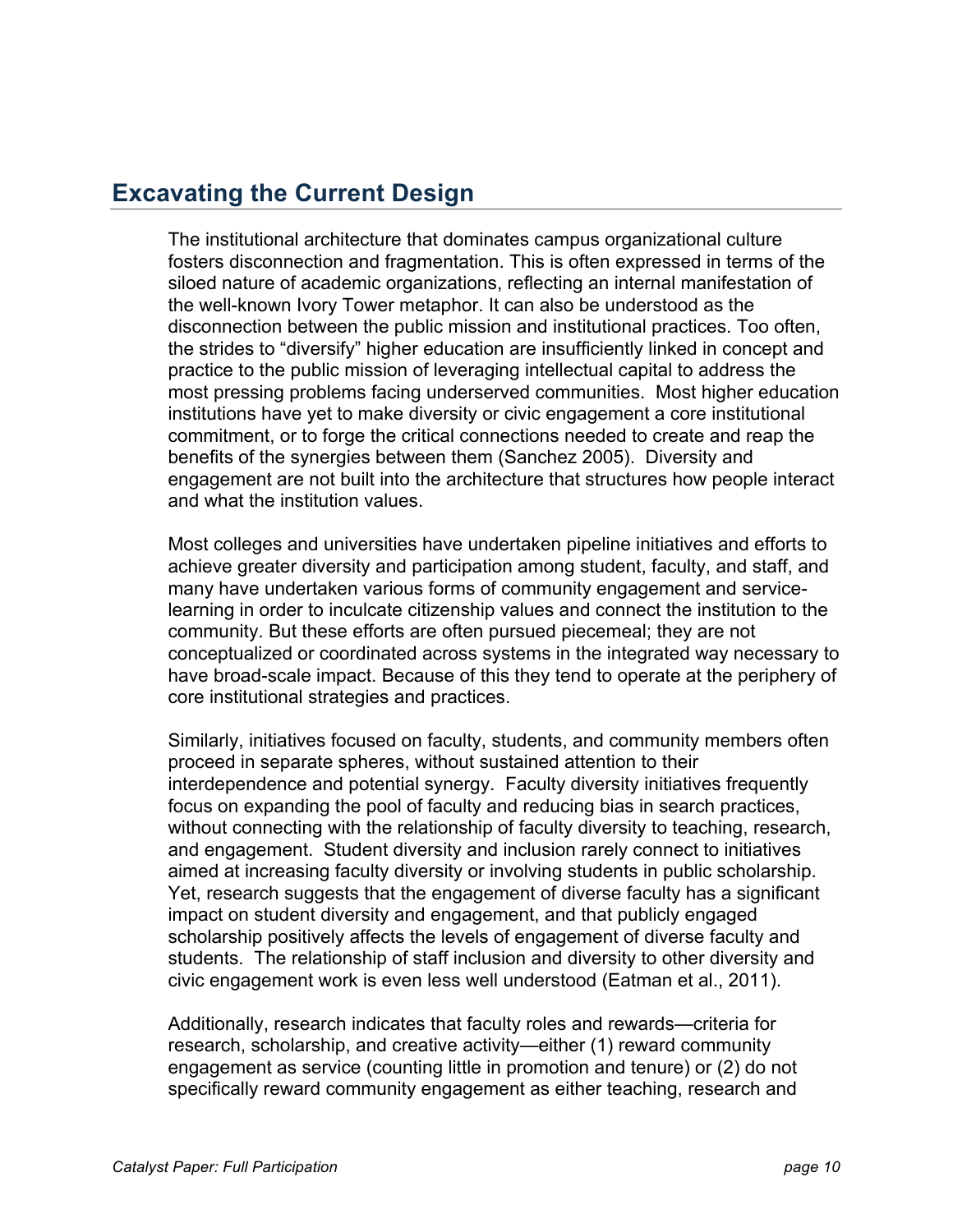creative activity, or service. Institutional policies often create disincentives for faculty to undertake community engagement through their faculty roles (Saltmarsh et al., 2009; Ellison & Eatman, 2008). Part of building an architecture of full participation is bringing together research findings in an integrated way to better understand the synergies between student and faculty diversity, community engagement, and student success.

#### *Demographic Imperatives*

Research indicates that the academic success of systematically and traditionally underserved students is enhanced by increased opportunities to participate in high-impact teaching and learning practices—practices that involve greater engagement in learning. One of these practices is community-based teaching and learning (often referred to as service-learning or community engagement tied to the curriculum) (Kuh, 2008). Research also suggests that the academic success of underserved students is enhanced by increased opportunities to identify with faculty and staff who represent ethnic, racial, gender, and cultural diversity (Hurtado, 2001, 2007; Milem et al., 2005).

#### *Next Generation Academic Professionals*

It is also apparent that along with demographic shifts among students, there are demographic shifts among faculty. There is greater diversity among graduate students and early-career faculty—and, at the same time, a rotating door for underrepresented faculty seeking careers in higher education. The academy is attracting more underrepresented faculty than ever before, but those faculty are leaving in greater numbers than they are entering academic careers (Moreno, 2006; Sanchez 2005).

A growing body of research has demonstrated that women and faculty of color are more likely to engage in both interdisciplinary and community-service-related behaviors, including community engaged and inclusive pedagogical practice in teaching and learning and building research agendas related to public problemsolving in local communities. They are also more likely to cite such experiences as critical to their purpose in the academy (Baez, 2000; Antonio, Astin & Cress, 2000; Antonio, 2002; Vogelgesang, Denson, & Jayakumar, 2010; Rhoads et al., 2008; Hale, 2008; Ibarra, 2001).

One study in particular provides evidence related to the aspirations and career decisions of publicly engaged scholars (Eatman et al., 2011). Data from this research demonstrates that fully 75% of the respondents indicated that it was important, very important, or extremely important for them to find employment at a college or university that values publicly engaged scholarship. This study explores the importance of issues of identity, motivations, and career paths of public scholars as well as the challenges faced in navigating existing structures in the academy.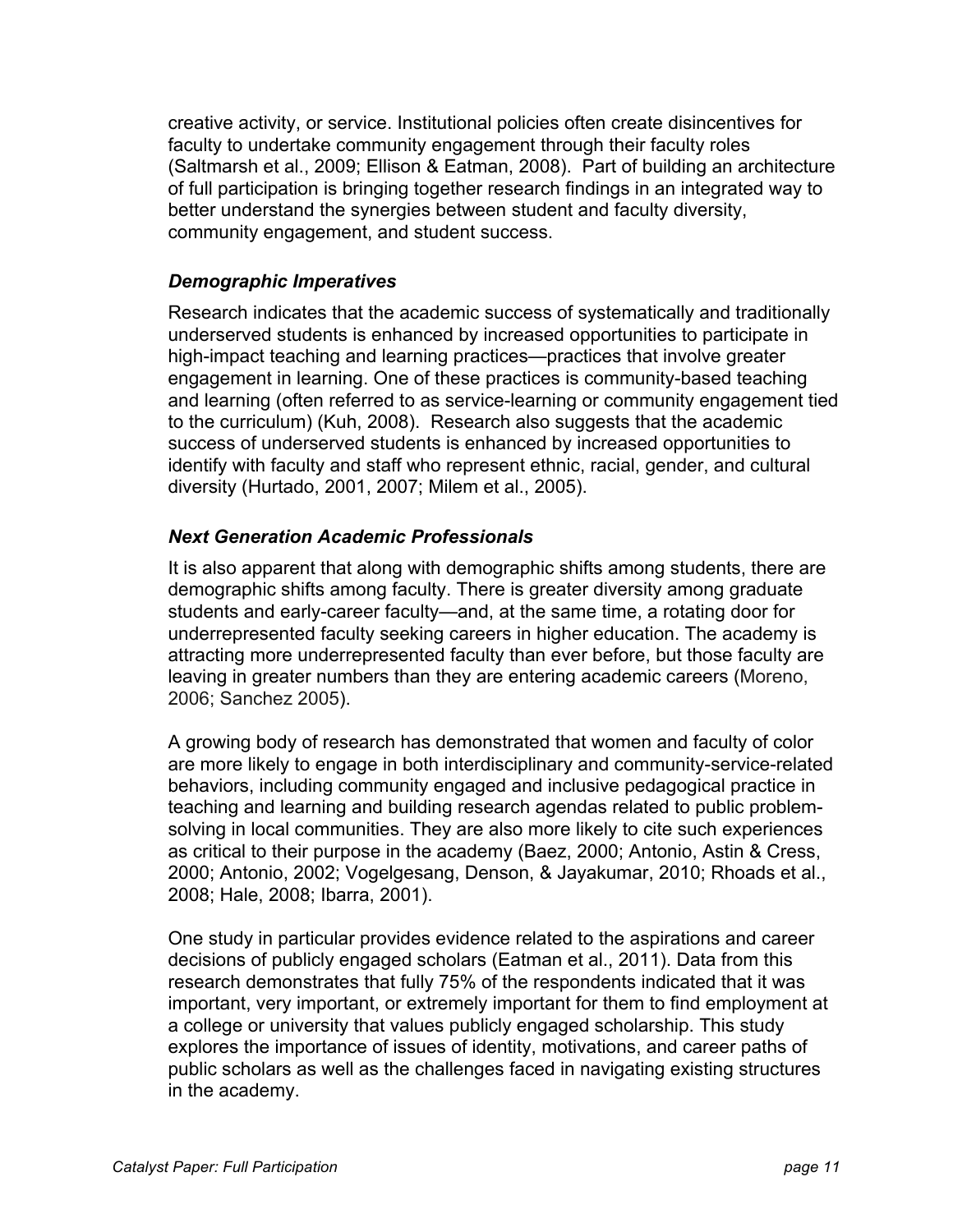#### *Diversity, Civic Engagement, and Student Success*

Efforts to connect diversity, community engagement, and student success in higher education have gained increased attention (Cress, Burack, Giles, Elkins, & Stevens, 2010; Bush, 2011). Yet, the dominant approach continues to focus primarily on what might be considered "thin" responses: typically programs aimed at expanding access to higher education through projects in which undergraduate student volunteers support programs that help prepare underserved high school students for access to higher education.

Such efforts are not integrated with associated and complementary institutional reforms and thus are unable to effect wider organizational change. While laudable, these programs are not sufficient, in part because they do not address organizational cultures in higher education that shift the focus from *access to* higher education to *success through* postsecondary education. Consequently, these efforts do not lead institutions of higher education to undertake significant organizational change aimed at creating environments in which underserved students and underrepresented faculty can thrive and succeed. Furthermore, the dominant approaches do not examine systemic organizational issues in a way that links institutional reward policies to two critical domains: (1) student diversity, including diverse learning styles and asset-based educational environments, and (2) faculty diversity, including preferences for diverse pedagogical practices and diverse forms of scholarship.

An organizational architecture that fosters integration can produce what might be considered a "thick" approach aimed at making connections among innovations in active and collaborative teaching and learning, collaborative knowledge generation and discovery, and the success of underserved students—all with the goal of more effectively fulfilling the academic and public missions of higher education. A thick approach explores connecting, in a systemic way, *(1) student success with faculty diversity, (2) faculty diversity with community engagement and inclusive pedagogical practices, (3) faculty diversity with engaged scholarship, and (4) engaged scholarship with institutional rewards and supportive institutional cultures.* Such an approach uses integration of these efforts to construct a new organizational architecture.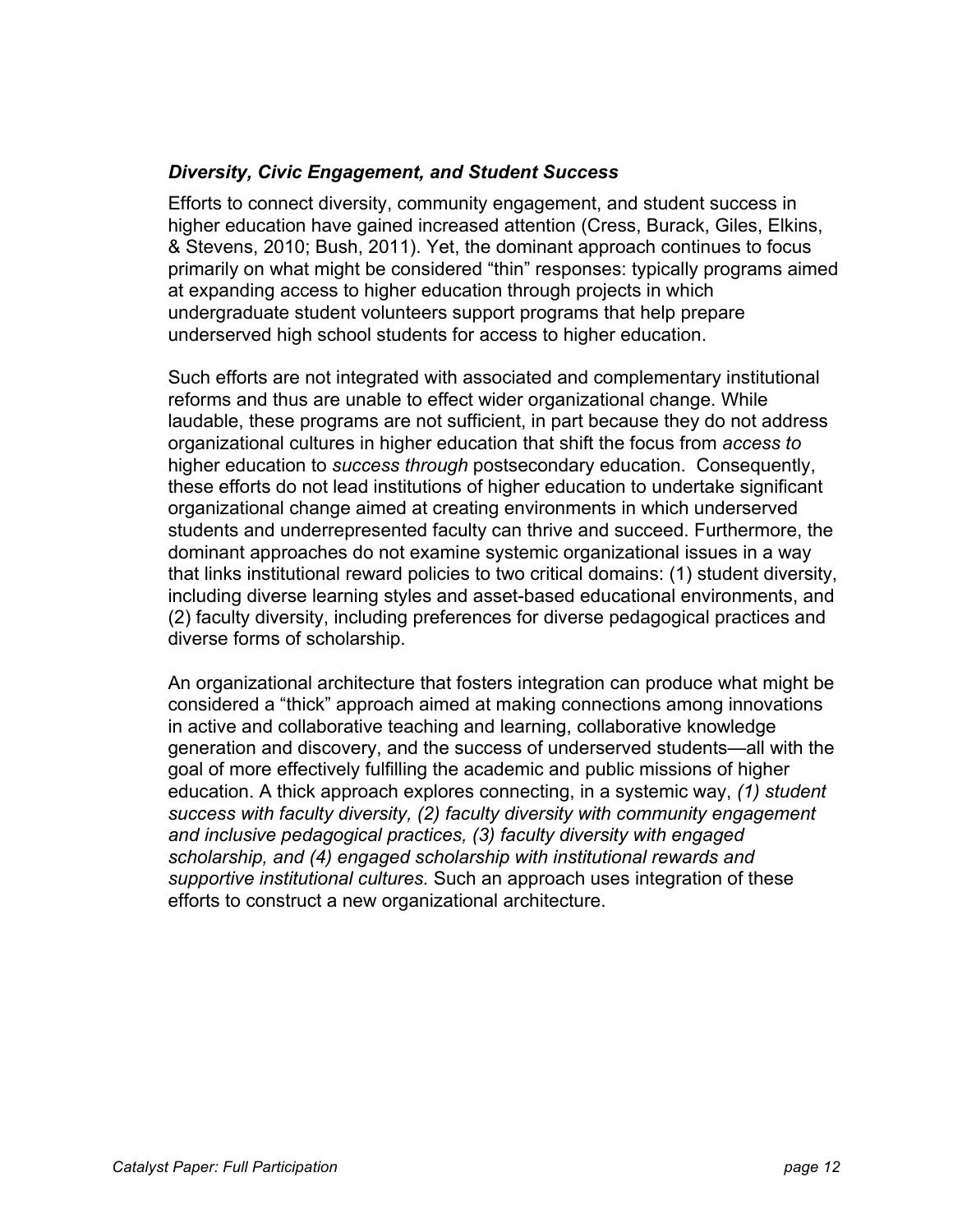## **Taking an Architectural Approach to Full Participation**

The realization of full participation in higher education thus requires building an architecture of full participation—an institutional transformation strategy that sustains ongoing improvement and integrates publicly engaged scholarship, diversity, and student success with each other and with core values and priorities (Sturm, 2010). This kind of transformation involves the co-creation of spaces, relationships, and practices that support movement toward full participation. This architectural approach is both a mindset and a set of practices enabling institutional mindfulness. Integration and innovation requires an orientation toward understanding how practices and programs relate to a larger system (Sturm, 2011; Saltmarsh, 2009, 2011; Eatman et al., 2011). This orientation engages a wide range of stakeholders in an ongoing practice of institutional design—how to construct spaces and practices that enable people of different backgrounds to enter, thrive, and contribute to using knowledge and transformative leadership to advance similar goals in communities both local and global.

An architectural approach thus depends on developing institutional mindfulness—ongoing reflection about outcomes in relation to values and strategies—that enables people in many different positions to understand the patterns and practices and to use that knowledge to develop contexts enabling people to enter, flourish, and contribute value. Those who lead and teach and shape institutions of higher education have the ability to make choices, determine commitments, and enact strategies that address change in organizational structures and cultures to achieve full participation for the next generation of students and faculty. Drawing on Sturm's work (2011), we outline an approach to institutional mindfulness that engages the "who, what, where, when and how" involved in developing this architecture of full participation:

- **Who:** Who are the "organizational catalysts" and drivers of change, and how can the institution facilitate their connection to each other and provide support for their work to advance full participation? Who needs to be at the table in order for the values of full participation to be realized?
- *What:* What does full participation mean in a particular institutional and community setting, given the strengths, capacities, issues, and needs of the relevant stakeholders? What are the narratives that exemplify practices of full participation? What is the relationship of that full participation vision to concrete goals and institutional priorities?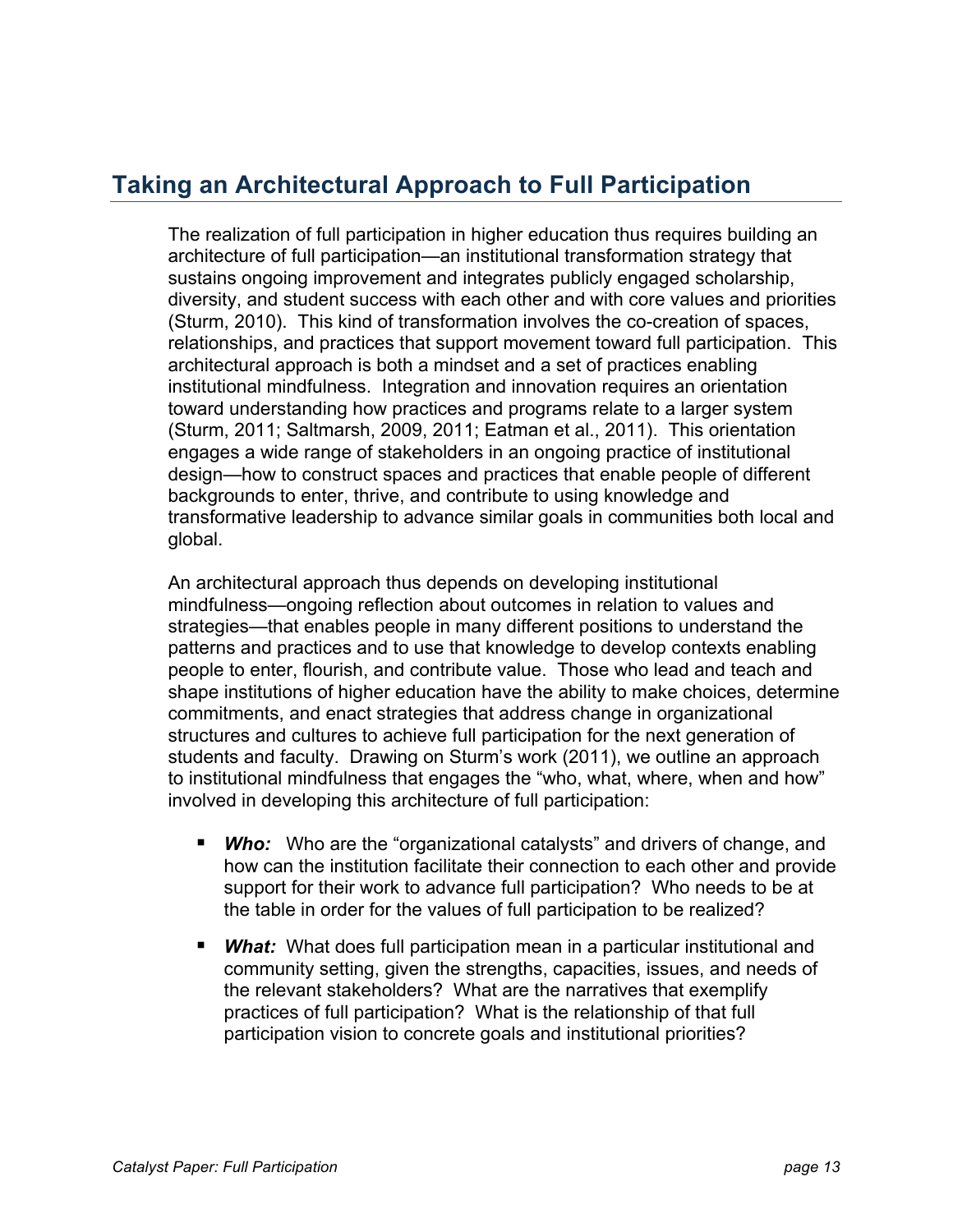- **Where:** Where are the physical and social spaces and "action arenas" where people, programs, and practices can effectively be brought together?
- **When:** When can full participation concerns be put on the table so that they will be hardwired into institutional values and priorities? What are the occasions and opportunities providing leverage points for institutional transformation advancing full participation?
- **How:** What are the strategies that enable and sustain institutional transformation? How do you build transformative leadership development into the everyday practices of the institution? How do you know whether you are improving, and what accounts for the impact you are (or are not) having?

An architecture of full participation thus results from a long-term yet urgent "campaign" animated by a shared vision, guided by institutional mindfulness, and sustained by an ongoing collaboration among leaders at many levels of the institution and community. The process of building this architecture will better equip higher education institutions to make good on their stated commitments to diversity, publicly engaged scholarship, and student success. It will also cultivate vibrant and dynamic communities that build multi-generational knowledge and leadership capacity, in collaboration with communities, to revitalize communities and democratic institutions.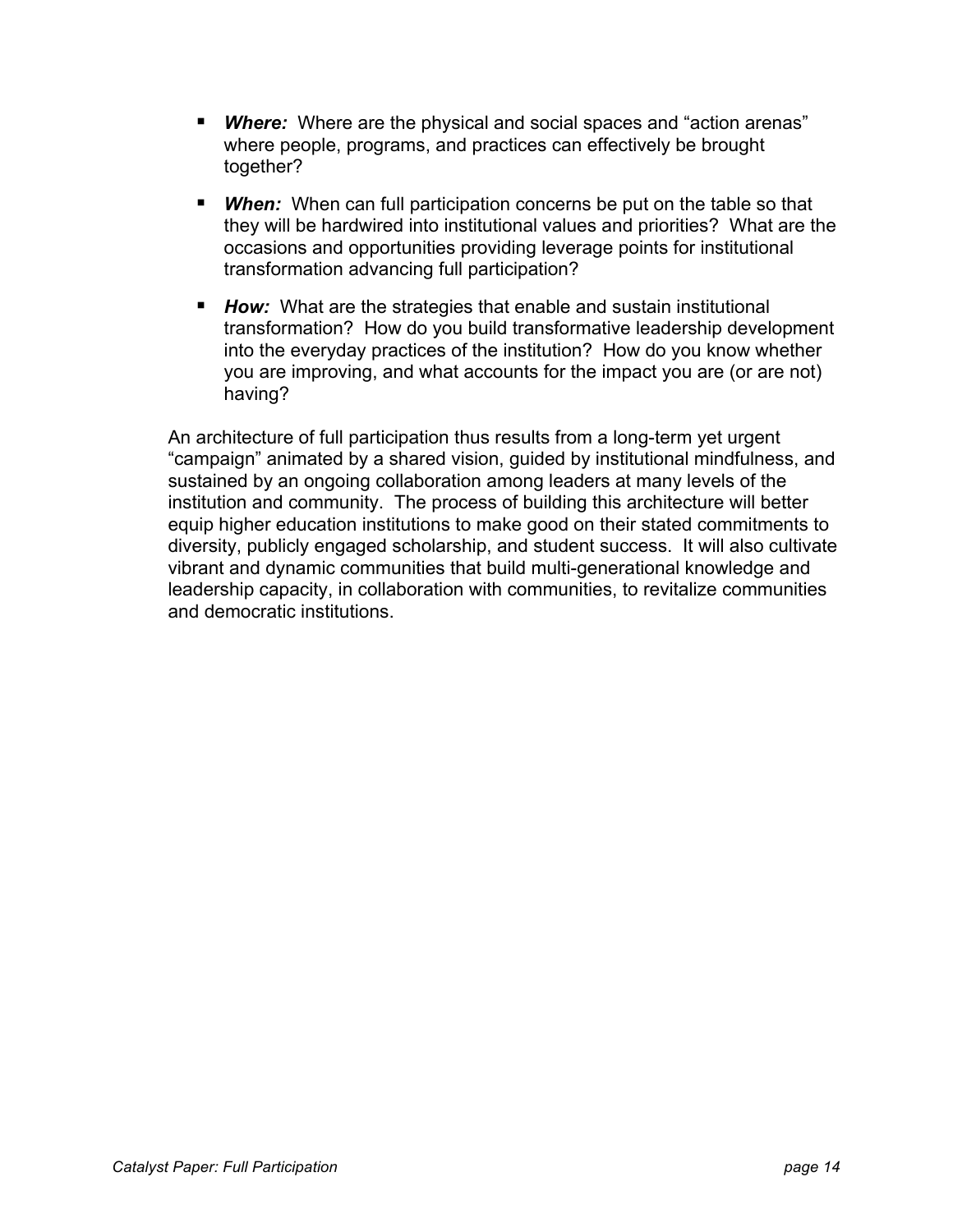# **Case Study**

The following case study is a composite, based on data collected through Imagining America's National Survey on Pathways for Publicly Engaged Scholars, an ongoing study conducted by Timothy Eatman et al., at Syracuse University.<sup>1</sup>

*Linda is an early-career faculty member at an urban public research university. A woman of color trained in cultural anthropology, she has brought her commitment to social issues—stimulated by a community engagement ethos, and cultivated early on by her family and later in her undergraduate experiences—into her faculty roles. It was very important to her to find a faculty position at a university that valued publicly engaged scholarship. During her graduate studies she found that her publicly engaged scholarship was not consistently encouraged by faculty in her program or by her dissertation committee. She found mentors outside of her college and campus—and fellow graduate students on and off campus as well as community partners—who guided her through the process and provided her with support. She was able to complete a dissertation that solidified her identification as a public scholar. She sought a professional home where she could continue her public scholarship without the kind of resistance she encountered in graduate school.*

*Many of the students she teaches are referred to as underserved: firstgeneration, low-income, students of color. She does community-engaged scholarly work across the faculty roles. Her teaching, research, and service all have community dimensions (Hale, 2008; Saltmarsh, 2010; Rendon, 2009). She has worked closely with a range of community-based organizations, a broad cross-section of residents, and other key stakeholders in the community to develop new knowledge through both emerging and traditional scholarly venues. In the case of the former, she has produced a community revitalization action plan for the city, a Strengthening Community Status Report for a local community*  foundation, a report to the local community development corporation, and an *evaluation of homeownership in the city for the Housing Authority. These reports are co-authored with community partners as well as with her students. Linda has also published in conventional peer-reviewed journals, namely Urban Anthropology and Transforming Anthropology. As part of her scholarship she has also co-authored a book with a community partner who is also a long-standing collaborator. Her research is meant to serve the local community, and Linda is unapologetic about this. As a cultural anthropologist, the focus of her community engagement revolves around issues of poverty, racism, inequalities, and social justice, particularly as they relate to neighborhood development.*

See Eatman, T., Weber, S., Bush, A., Nastasi, W., Higgins, R., & Imagining America. (2011). Study of publicly engaged scholars: Career aspirations and decisions of graduate students and early career professionals and practitioners. Unpublished research study. http://www.ia-research.org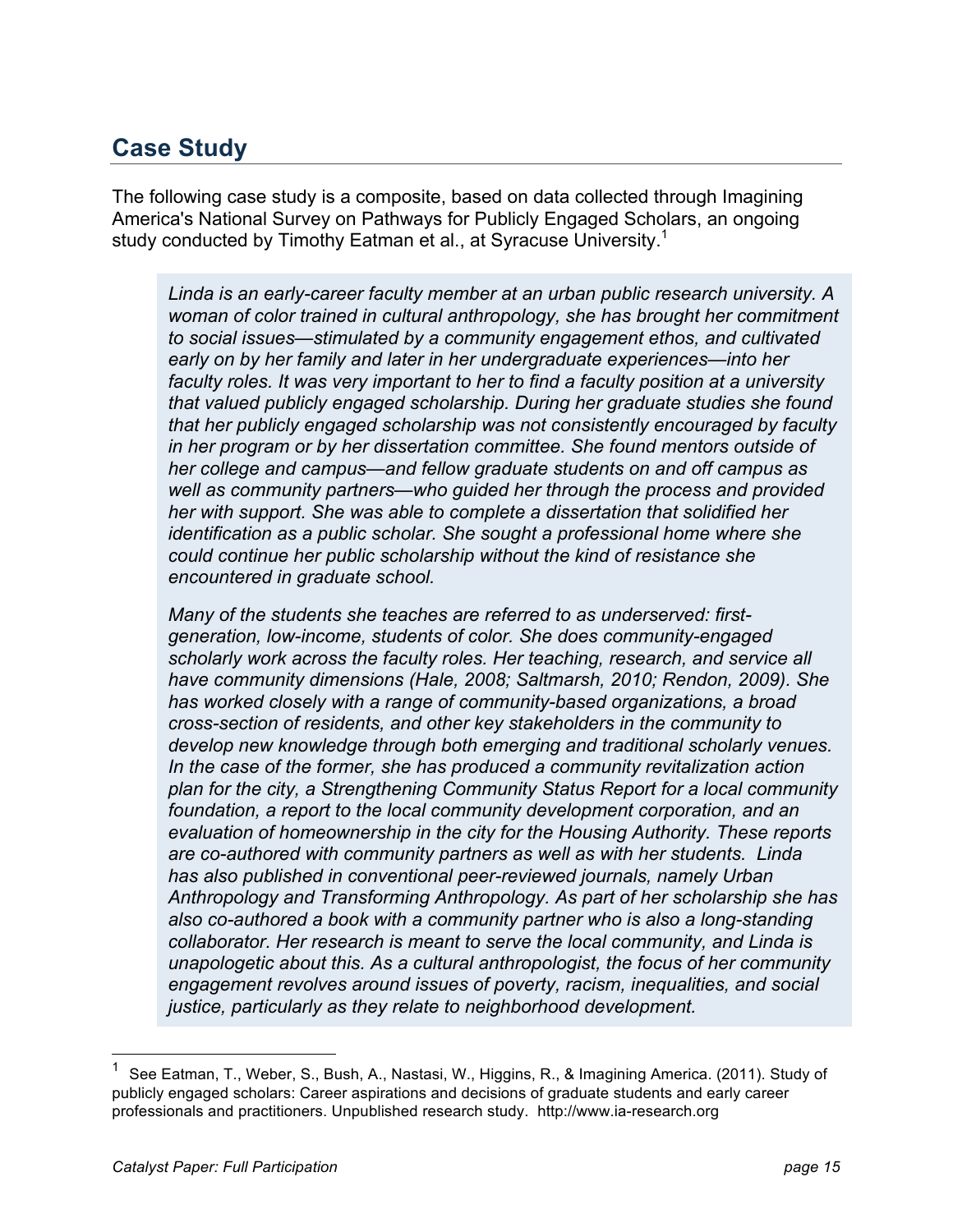*She has developed relationships with multiple community partners and designed courses that incorporate pedagogy that includes experiential learning and reflection on experience. All of this is quite time-consuming. Some of her colleagues have discouraged her from doing this work, urging her to wait until after tenure. At her third-year review, there was a decided split among the faculty in her department about whether her work developing the curriculum, mentoring her graduate students as public scholars, and collaborating with the community based organizations would "count" toward tenure. For some faculty members, productivity was measured solely in terms of the number of publications in refereed journals. For them, impact was measured in terms of citations by other scholars, without consideration of public impact. The ethos of individual achievement posed another challenge for Linda. Collaboration is a key component of her scholarship, built into her methodology and her capacity to have impact both on communities and students. Yet, her department struggles with whether and how to credit co-authored work. To succeed, she had to find a way to satisfy constituencies who did not agree on the value of her work, and to persist in the face of considerable uncertainty about how her work would be received by those in a position to evaluate her for tenure and promotion. What sustained her through this project was the power of the ideas, the relationships, and the tangible evidence of impact, knowledge, learning, the cultivation of transformative leaders, and a core valuing of the public purposes of education and the public relevance of her discipline.*

*Through her publicly engaged scholarship, Linda hopes to both expand the knowledge base in her discipline and also broaden the kinds of research methods that allow for inquiry that has public relevance. Promoting social justice forms the backdrop for all of her work. She routinely incorporates her experiences in the community into her teaching and has brought her students into projects in dynamic community contexts as a way of enhancing her courses and student learning. Her students demonstrate engaged learning in significant and measurable ways that positively affect their retention and academic success. The portfolio she has submitted for consideration for promotion and tenure carefully describes and provides evidence for her integrated faculty roles: her teaching, research, and service are all intertwined and mutually reinforcing.*

*Linda's case in many ways represents the hopeful future of faculty; increasingly diverse, increasingly employing high-impact pedagogical practices in teaching that positively impact the learning and success of students with a range of learning styles, and often committed to scholarly agendas tied to issues in local communities (Rhoads, 2008; Kuh, 2008). Her case also illustrates the concrete impact of the disconnection between the stated commitments to public mission and the values actually built into the current architecture of many higher education institutions. Unfortunately, faculty members characterized by this profile are entering into universities that often do not provide a supportive environment to thrive and succeed (Ibarra, 2001; Vogelgesang, 2010).*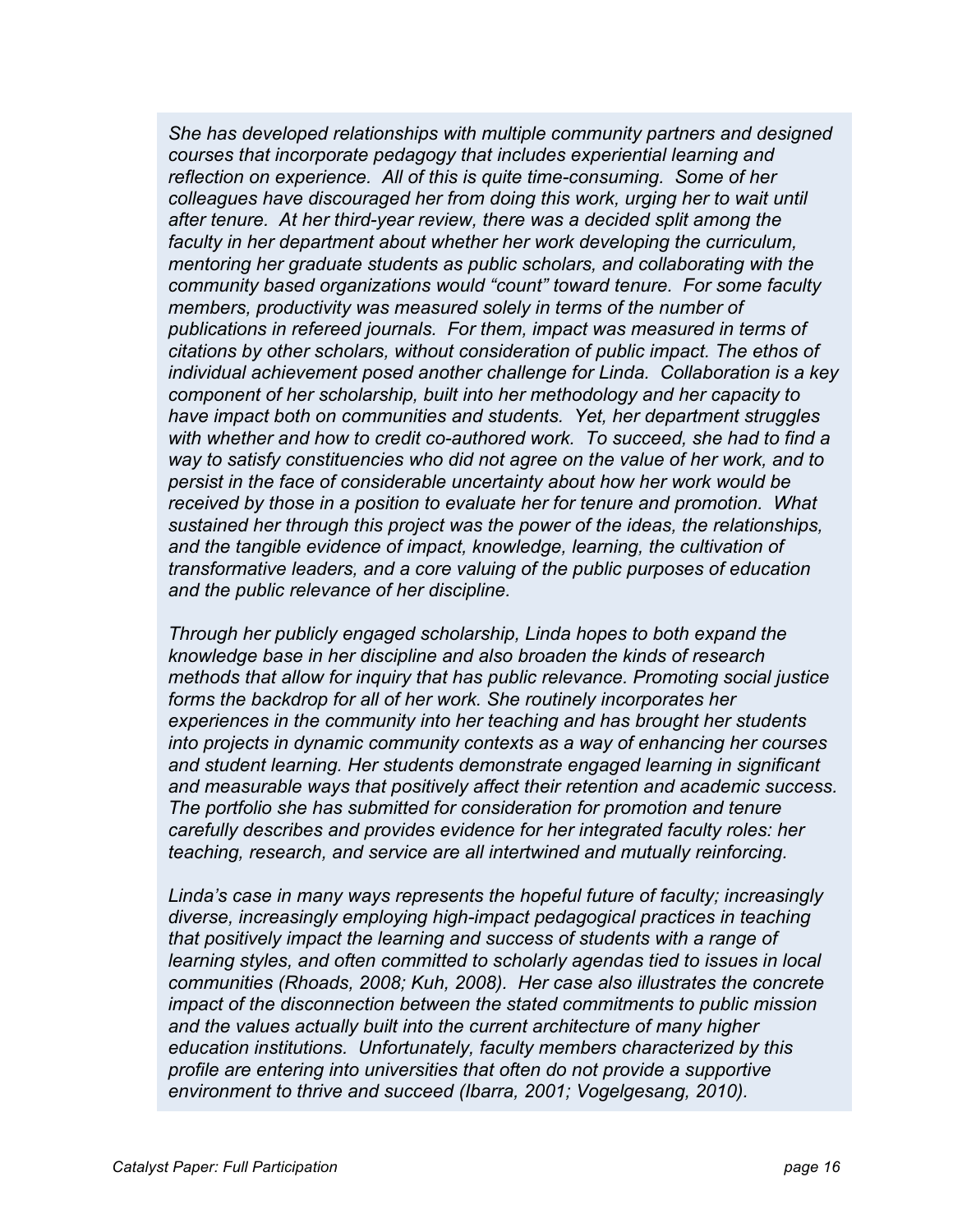*What are the implications of the failure to integrate the institutional priorities of community engagement, faculty and student diversity, and the success of underserved students? In the case above, if the public scholarly work the faculty member presented for tenure review is counted as service, not as scholarship, it is devalued. Tenure is not granted and the faculty member seeks a position at a campus that will value who she is as a scholar. The students who would benefit from her teaching and learning practices are less successful academically, the campus loses a talented faculty member of color, the community-based organizations that have benefitted from her involvement—her research, service, and preparation of potential future community leaders—no longer have her as a resource.*

*Let's consider an alternative scenario: The campus values publicly engaged scholarship, and those values are reflected in the promotion and tenure guidelines and review process. Her department provides support for and cultivates relationships that support Linda's work with the community, and takes account of the labor-intensive aspects of this work. It also develops ways to assess collaborative work, and to take this work into account in evaluating impact and scholarly contributions. The tenure review recognizes and rewards her community based work as legitimate scholarship, and she is awarded tenure. The campus is implementing a strategic priority of community engagement. By taking this priority seriously, it is addressing the priority of increasing the diversity of the faculty. Additionally, it is addressing another priority, which is to increase engaged student learning to increase the academic success and retention of students, particularly traditionally underserved students. By taking community engagement seriously, this campus has been able to take diversity seriously, and it has been able to take student success seriously. Community engagement has been successfully integrated with other institutional priorities.*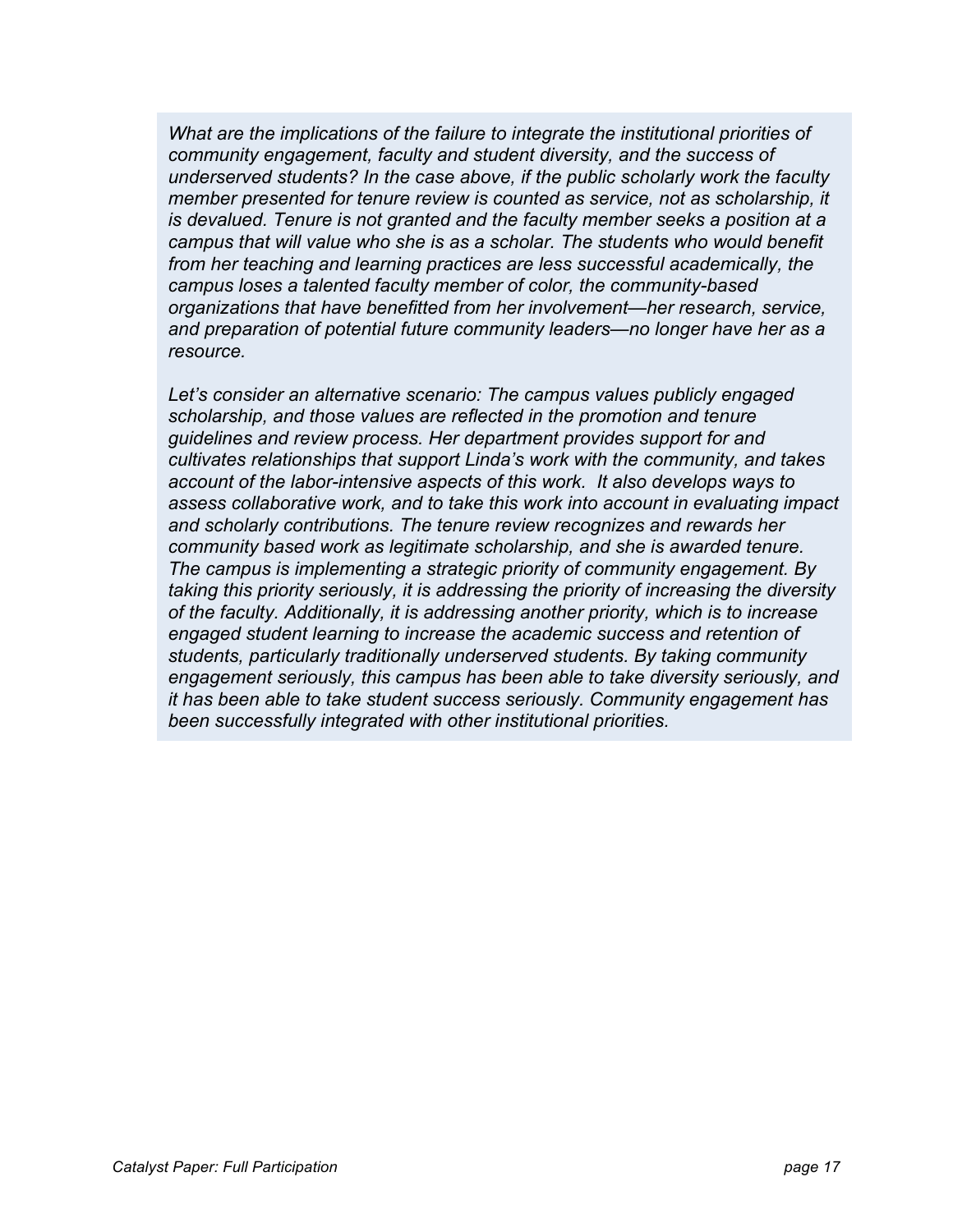# **Discussion Questions**

The questions provided below are tools to catalyze conversation across campus around the architecture of full participation from your perspective on campus or as a community partner working with someone from a campus. *We also encourage you to participate in an on-line conversation by going to the website of the Center for Institutional and Social Change at http://changecenter.org.*

- How does work involving your institution bring together the practices of diversity and public scholarship/civic engagement?
- Who is involved and how do they work together?
- Where is this work situated in relation to the core values of your institution?
- What are examples of products or outcomes of this work that have emerged or can be envisioned?
- How is this work supported, rewarded, and shared?
- Can you identify and describe examples of integration of these projects and goals, with each other and into the fabric of the institution? What are their features?
- What are the obstacles or challenges to integrating these approaches with each other?
- How would your institution have to be transformed for these values to become central to its culture and practices?
- Where do you see momentum or openings to push for this kind of transformation? Who are potential allies? Where are the possibilities for collaboration?

*The authors welcome your ideas, feedback, and recommendations. Please contact Susan Sturm (ssturm@law.columbia.edu), Timothy Eatman (tkeatman@syr.edu), John Saltmarsh (john.saltmarsh@umb.edu), or Adam Bush (asbush@gmail.com).*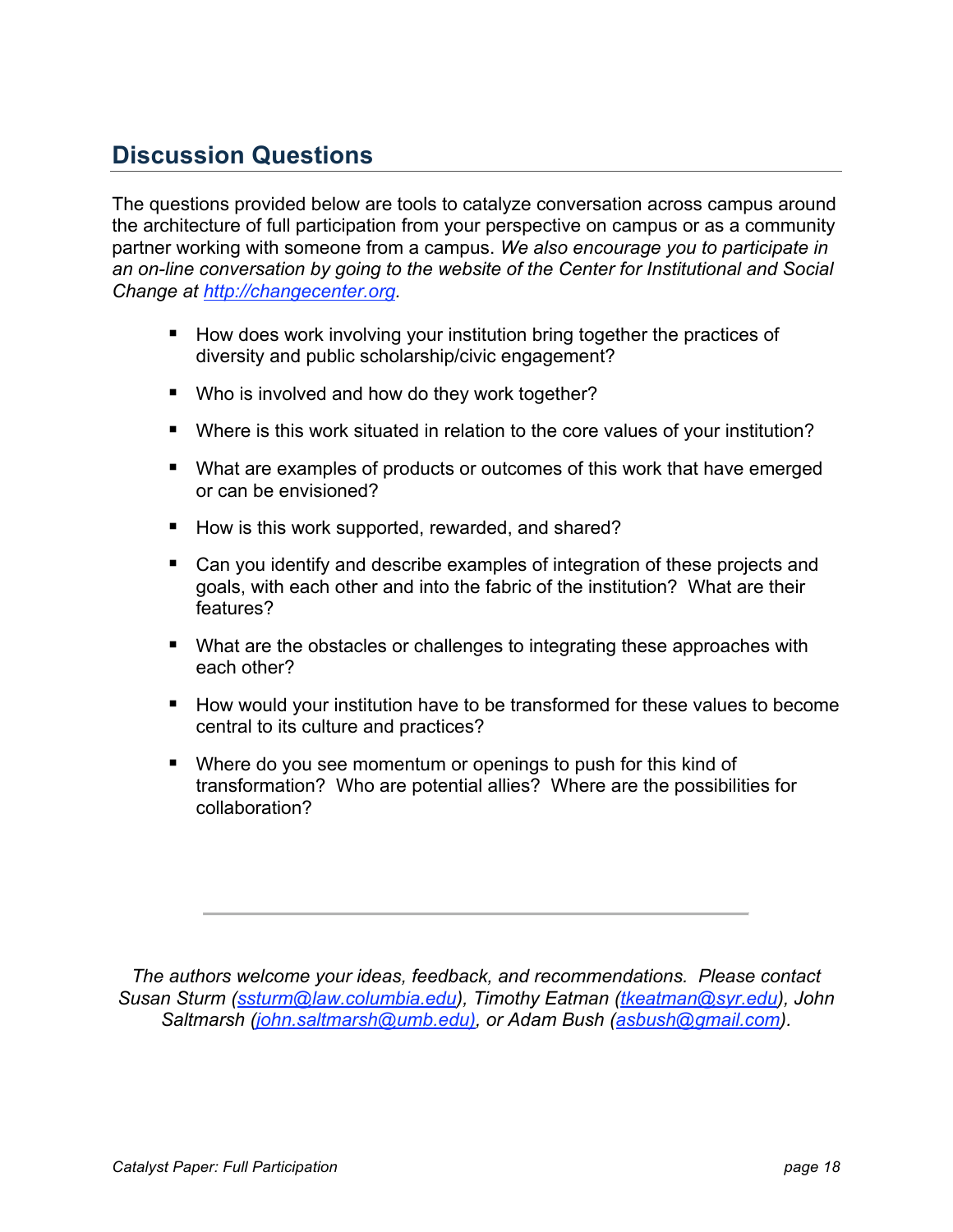### **References**

- Antonio, A. L. (2002). Faculty of color reconsidered: Reassessing contributions to scholarship. *The Journal of Higher Education, 73*(5), 582-602.
- Antonio, A. L., Astin, H. S., & Cress, C. M. (2000). Community service in higher education: A look at the nation's faculty. *The Review of Higher Education*, *23*(4), 373–398.
- Arizona State University, *The New American University*, December 2010, at http://newamericanuniversity.asu.edu.
- Baez, B. (2000). Race-related service and faculty of color: Conceptualizing critical agency in academe. *Higher Education*, *39*, 363–391.
- Berger, B. (2009). Political theory, political science, and the end of civic engagement. *Perspectives on Politics, 2, 335-350.*
- Bok, D. C. (2003). *Universities in the marketplace: The commercialization of higher education*. Princeton, NJ: Princeton University Press.
- Bound, J., Lovenheim, M., & Turner, S. (2009). Why have college completion rates declined? An analysis of changing student preparation and collegiate resources. NBER Working Papers 15566, National Bureau of Economic Research, Inc.
- Bush, A. (2011). Building people's histories: Graduate student teaching, undergraduate education, and collaborating with community partners. Unpublished research study.
- Bush, A. (2010). Live your truth. *IA News,* (15), 10-11.
- Cantor, N. (2011). *Scholarship in Action: Remapping Higher Education.* Anna and Samual Pinanski Lecture, Wellesley College. Retrieved from http://www.syr.edu/chancellor/selected\_works/
- Carnegie Foundation for the Advancement of Teaching. (2006). Community Engagement Classification. http://classifications.carnegiefoundation.org/descriptions/community\_enga gement.php
- Carnevale, A., Smith, N., & Strohl, J. (2010). *Help wanted: Projections of jobs and education requirements through 2018*. Georgetown University Center on Education and the Workforce.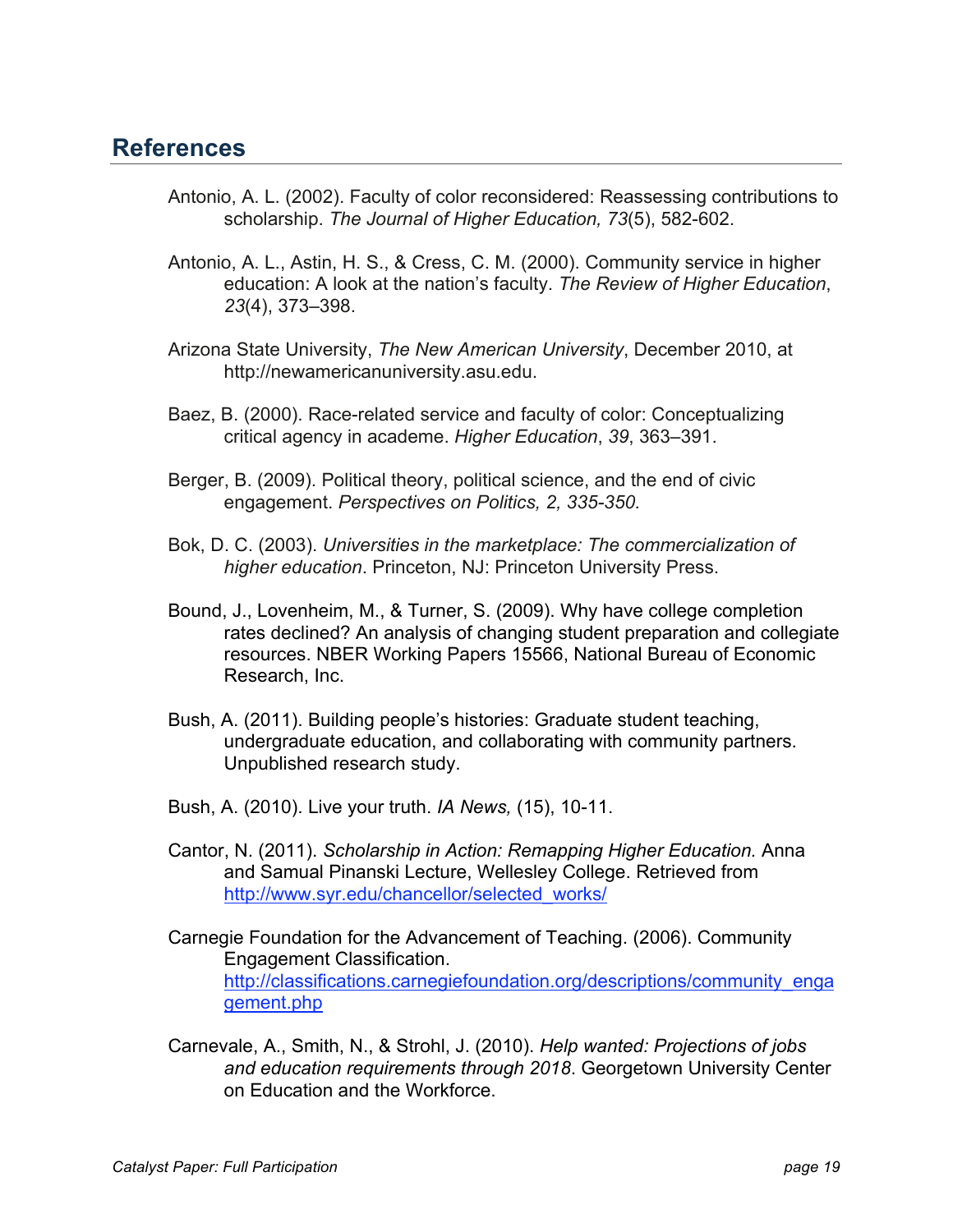- Christensen, C., Horn, M., Caldera, L. & Soares, L. (2011). *Disrupting college: How disruptive innovation can deliver quality and affordability to postsecondary education*. Washington, DC: Center for American Progress.
- Cress, C., Burack, C., Giles, D., Elkins, J., Stevens, M. (2010). *A promising connection: Increasing college access and success through civic engagement*. Boston, MA: Campus Compact.
- Cuban, L. (1988). A fundamental puzzle of school reform. *Phi Delta Kappan, 69*(5), 341-342.
- Eatman, T., Weber, S., Bush, A., Nastasi, W., Higgins, R., & Imagining America. (2011). [Study of publicly engaged scholars: Career aspirations and decisions of graduate students and early career professionals and practitioners]. Unpublished research study. http://www.ia-research.org/
- Eckel, P., Hill, B., & Green, M. (1998). *On change: En route to transformation.*  Occasional paper no. 1. Washington, D.C.: American Council on Education.
- Ellison, J., & Eatman, T. (2008). *Scholarship in public: Knowledge creation and tenure policy in the engaged university*. Imagining America: Artists and Scholars in Public Life Tenure Team Initiative on Public Scholarship.
- Hale, C., (Ed.). (2008). *Engaging contradictions: Theory, politics, and methods of activist scholarship*. Berkeley, CA: GAIA Books, Global, Area, and International Archive, University of California Press.
- Hurtado, S. (2001). Linking diversity and educational purpose: How diversity affects the classroom environment and student development. In G. Orfield (Ed.), *Diversity challenged: Evidence on the impact of affirmative action*  (pp. 187-203). Cambridge, MA: Harvard Education Publishing Group and The Civil Rights Project at Harvard University.
- Hurtado, S. (2007). Linking diversity with the educational and civic missions of higher education. *The Review of Higher Education*, *30*(2), 185-196.
- Ibarra, R.A. (2001). *Beyond affirmative action: Reframing the context of higher education.* University of Wisconsin Press.
- Kuh, G. (2008). *High-impact educational practices: What they are, who has access to them, and why they matter.* Washington, DC: Association of American Colleges and Universities.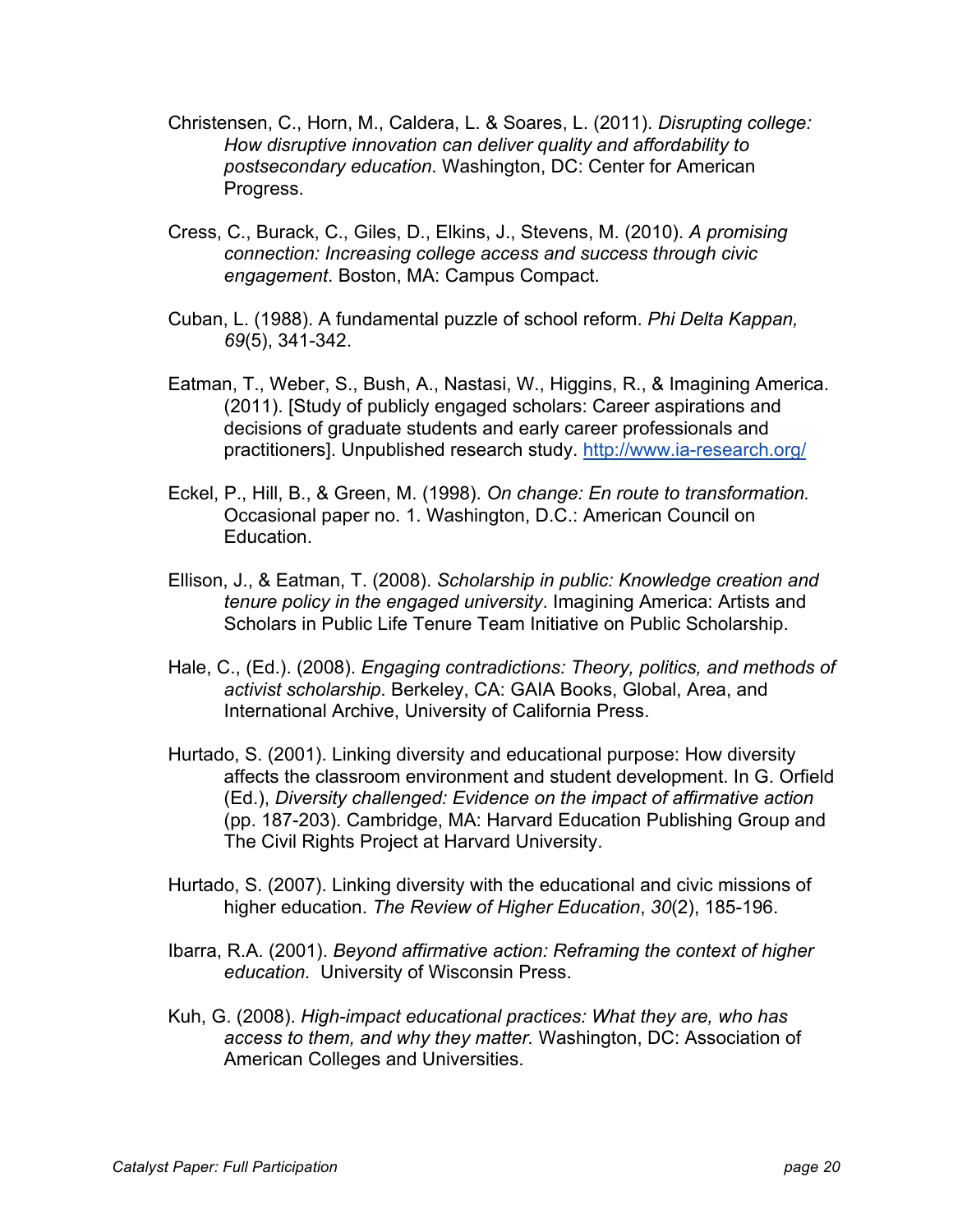- Milem, J., Chang, M., & Antonio, A. (2005). *Making diversity work on campus: A research-based perspective*. Washington, DC: Association of American Colleges and Universities. www.aacu.org/inclusive\_excellence/pdfs/Milem\_Final.pdf.
- Moreno, J., Smith, D., Clayton-Pedersen, A., Parker, S., & Teraguchi, D.H. (2006). *The revolving door for underrepresented minority faculty in higher education: An analysis from the campus diversity initiative*. A research brief from The James Irvine Foundation Campus Diversity Initiative Evaluation Project.
- Rendón, L. (2009). *Sentipensante (sensing/thinking) pedagogy: Educating for wholeness, social justice and liberation*. Sterling, VA: Stylus.
- Rhoades, G., Kiyama, J., McCormick, R., & Quiroz, M. (2008). Local cosmopolitans and cosmopolitan locals: New models of professionals in the academy. *The Review of Higher Education, 31*(2), 209-35.
- Saltmarsh, J. (2010a). Book review essay for the *Journal of Higher Education Outreach and Engagement.* Hale, C.R. (Ed.), *Engaging contradictions: Theory, politics, and methods of activist scholarship*. Berkeley: University of California Press.
- Saltmarsh, J. (2010b). The new American scholar. Book review essay for the *Michigan Journal of Community Service-Learning.* Laura I. Rendón, *Sentipensante (sensing/thinking) pedagogy: Educating for wholeness, social justice and liberation*. Sterling, VA: Stylus.
- Saltmarsh, J., Giles, D., O'Meara, K., Sandmann, L., Ward, E., & Buglione, S. (2009). community engagement and institutional culture in higher education: an investigation of faculty reward policies at engaged campuses. In S. Billig, , B. Moely, & and B. Holland (Eds.), *Creating our identities in service-learning and community engagement, Vol. 10 in Advances in Service-Learning Research*. Charlotte, NC: Information Age Publishing.
- Saltmarsh, J., & Hartley, M. (Eds.). (2011). *"To serve a larger purpose": Engagement for democracy and the transformation of higher education*. Philadelphia, PA: Temple University Press.
- Saltmarsh, J., Hartley, M., & Clayton, P. (2008). *Democratic engagement white paper*. Boston, MA: New England Resource Center for Higher Education.
- Sanchez, G. (2005). *Crossing Figueroa: The Tangled Web of Diversity and Democracy,* Foreseeable Futures #4. Imagining America.